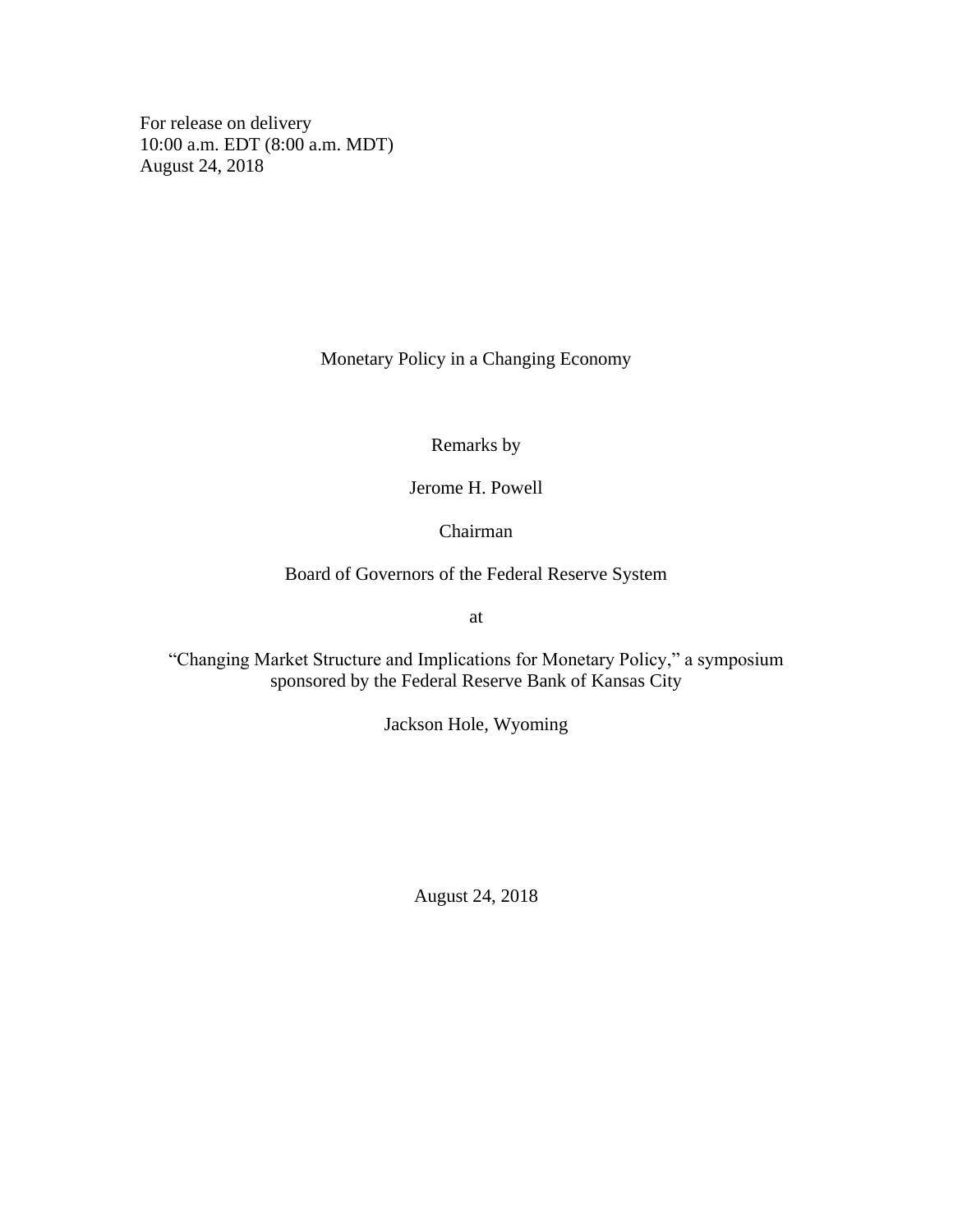Thank you for the opportunity to speak here today. Fifteen years ago, during the period now referred to as the Great Moderation, the topic of this symposium was "Adapting to a Changing Economy." In opening the proceedings, then-Chairman Alan Greenspan famously declared that "uncertainty is not just an important feature of the monetary policy landscape; it is the defining characteristic of that landscape."<sup>1</sup> On the doorstep of the period now referred to as the Global Financial Crisis, surely few, if any, at that symposium would have imagined how shockingly different the next 15 years would be from the 15 years that preceded it.

Over the course of a long recovery, the U.S. economy has strengthened substantially. The unemployment rate has declined steadily for almost nine years and, at 3.9 percent, is now near a 20-year low. Most people who want jobs can find them. Inflation has moved up and is now near the Federal Open Market Committee's (FOMC) objective of 2 percent after running generally below that level for six years. With solid household and business confidence, healthy levels of job creation, rising incomes, and fiscal stimulus arriving, there is good reason to expect that this strong performance will continue.

As the economy has strengthened, the FOMC has gradually raised the federal funds rate from its crisis-era low near zero toward more normal levels. We are also allowing our securities holdings--assets acquired to support the economy during the deep recession and the long recovery--to decline gradually as these securities are paid off. I will explain today why the Committee's consensus view is that this gradual process of normalization remains appropriate. As always, there are risk factors abroad and at home

 $<sup>1</sup>$  See Greenspan (2003), p. 1.</sup>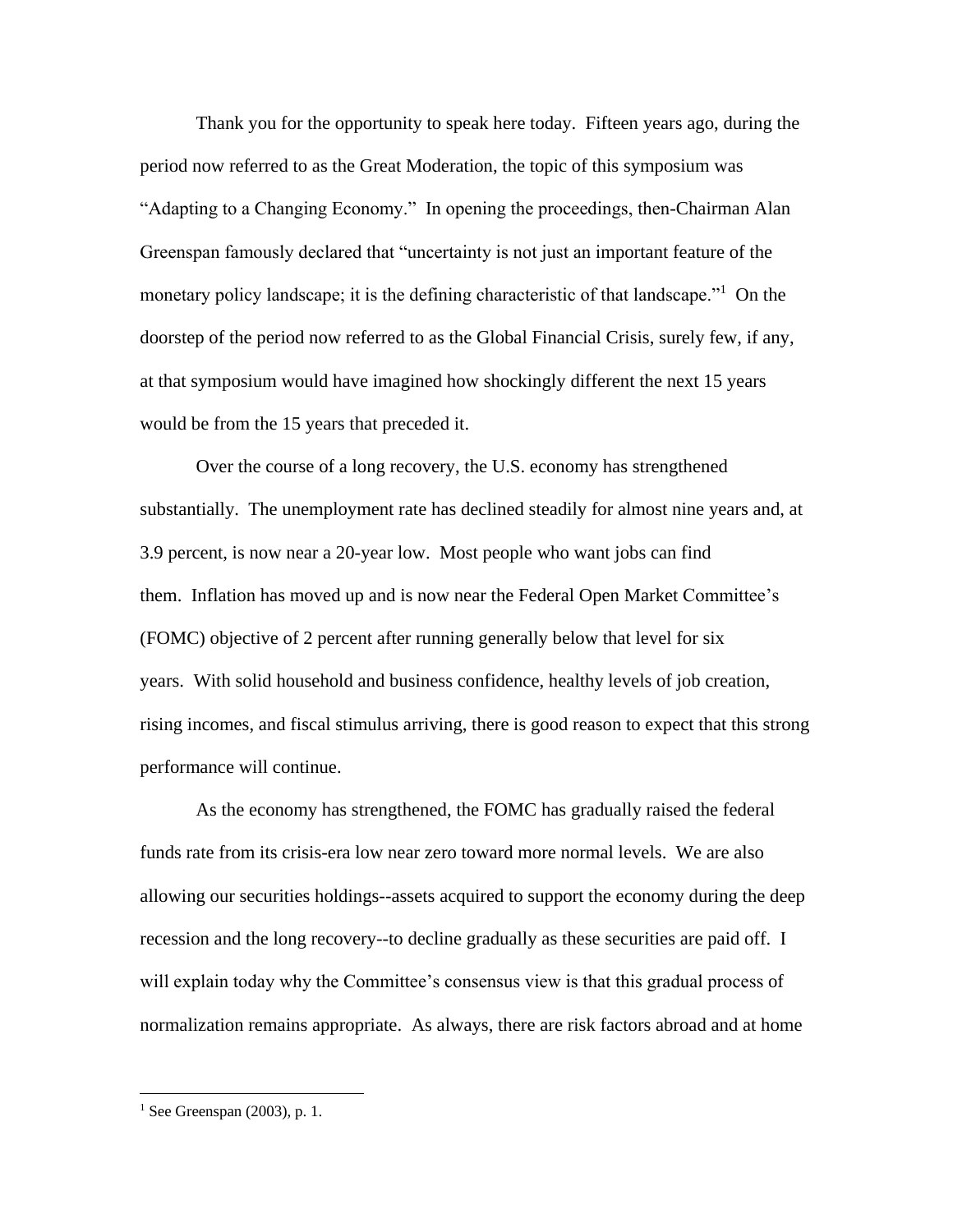that, in time, could demand a different policy response, but today I will step back from these.

In keeping with the spirit of this year's symposium topic--the changing structures of the economy--I would also note briefly that the U.S. economy faces a number of longer-term structural challenges that are mostly beyond the reach of monetary policy. For example, real wages, particularly for medium- and low-income workers, have grown quite slowly in recent decades. Economic mobility in the United States has declined and is now lower than in most other advanced economies.<sup>2</sup> Addressing the federal budget deficit, which has long been on an unsustainable path, becomes increasingly important as a larger share of the population retires. Finally, it is difficult to say when or whether the economy will break out of its low-productivity mode of the past decade or more, as it must if incomes are to rise meaningfully over time.

My FOMC colleagues and I believe that we can best support progress on these longer-term issues by pursuing the Federal Reserve's mandate and supporting continued economic growth, a strong labor market, and inflation near 2 percent. The topic of managing uncertainty in policymaking remains particularly salient. I will focus today on one of the many facets of uncertainty discussed at the 2003 symposium--uncertainty around the location of important macroeconomic variables such as the natural rate of unemployment. A good place to start is with two opposing questions that regularly arise in discussions of monetary policy both inside and outside the Fed:

- 2 -

 $2$  See Chetty and others (2014) and Chetty and others (2017).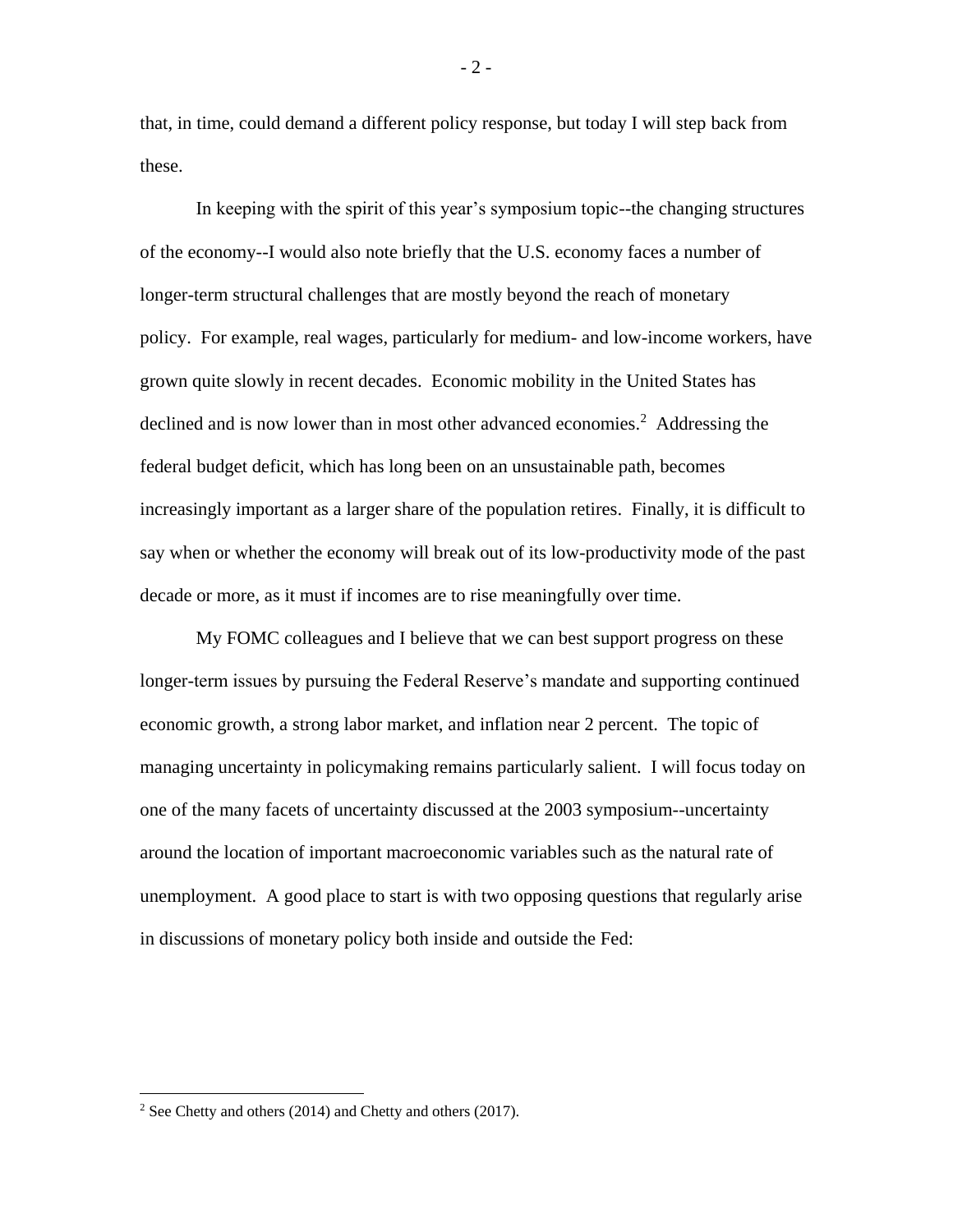1. With the unemployment rate well below estimates of its longer-term normal level, why isn't the FOMC tightening monetary policy more sharply to head off overheating and inflation?

2. With no clear sign of an inflation problem, why is the FOMC tightening policy at all, at the risk of choking off job growth and continued expansion?

These questions strike me as representing the two errors that the Committee is always seeking to avoid as expansions continue--moving too fast and needlessly shortening the expansion, versus moving too slowly and risking a destabilizing overheating. As I will discuss, the job of avoiding these errors is made challenging today because the economy has been changing in ways that are difficult to detect and measure in real time. I will first lay out a standard view of a handful of basic relationships that are thought to reflect key aspects of the underlying structure of the economy. I will then use that framework to explain the role that structural change plays in our current policy deliberations, focusing on how that role has been shaped by two historical episodes.

#### **Conventional Views of Macroeconomic Structure**

In conventional models of the economy, major economic quantities such as inflation, unemployment, and the growth rate of gross domestic product (GDP) fluctuate around values that are considered "normal," or "natural," or "desired." The FOMC has chosen a 2 percent inflation objective as one of these desired values. The other values are not directly observed, nor can they be chosen by anyone. Instead, these values result from myriad interactions throughout the economy. In the FOMC's quarterly Summary of Economic Projections (SEP), participants state their individual views on the longer-run

- 3 -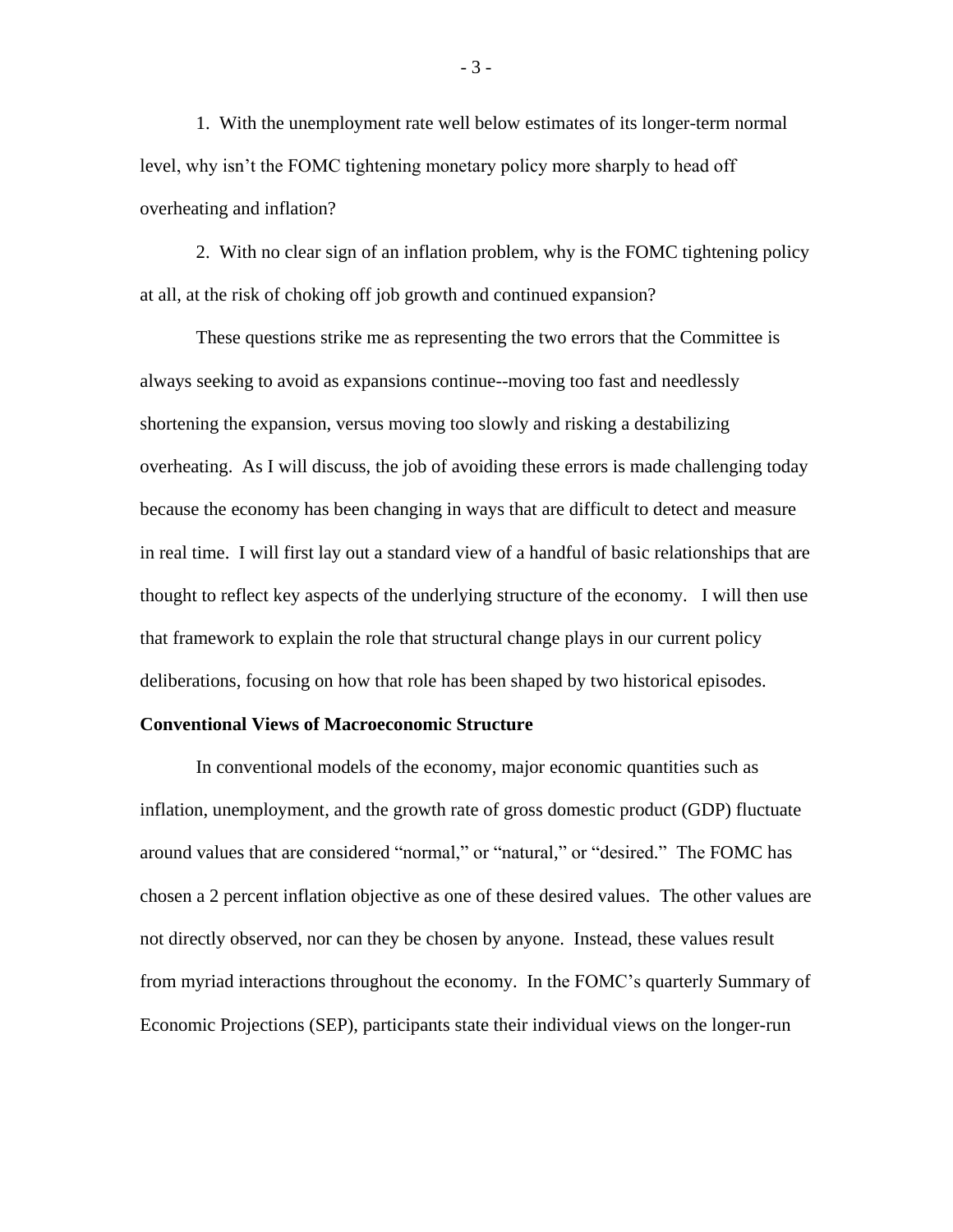normal values for the growth rate of GDP, the unemployment rate, and the federal funds rate.

These fundamental structural features of the economy are also known by more familiar names such as the "natural rate of unemployment" and "potential output growth." The longer-run federal funds rate minus long-run inflation is the "neutral real interest rate." At the Fed and elsewhere, analysts talk about these values so often that they have acquired shorthand names. For example, u\* (pronounced "u star") is the natural rate of unemployment, r<sup>\*</sup> ("r star") is the neutral real rate of interest, and  $\pi^*$  ("pi star") is the inflation objective. According to the conventional thinking, policymakers should navigate by these stars. $3 \text{ In that sense, they are very much akin to celestial stars.}$ 

For example, the famous Taylor rule calls for setting the federal funds rate based on where inflation and unemployment stand in relation to the stars.<sup>4</sup> If inflation is higher than  $\pi^*$ , raise the real federal funds rate relative to  $r^*$ . The higher real interest rate will, through various channels, tend to moderate spending by businesses and households, which will reduce upward pressure on prices and wages as the economy cools off. In contrast, if the unemployment rate is above u\*, lower the real federal funds rate relative to r\*, which will stimulate spending and raise employment.

Navigating by the stars can sound straightforward. Guiding policy by the stars in practice, however, has been quite challenging of late because our best assessments of the location of the stars have been changing significantly.

 $\overline{a}$ 

- 4 -

<sup>&</sup>lt;sup>3</sup> In this talk, I will sidestep the issue of navigating by short-run versus long-run versions of the stars. The challenges that I will highlight are, in my view, made more difficult, and the case for a careful riskmanagement approach made stronger, by the need to consider both short-run and long-run versions of the stars.

<sup>4</sup> The original Taylor rule (Taylor, 1993) uses output relative to potential in place of unemployment relative to its natural rate. Both forms are now known as Taylor rules.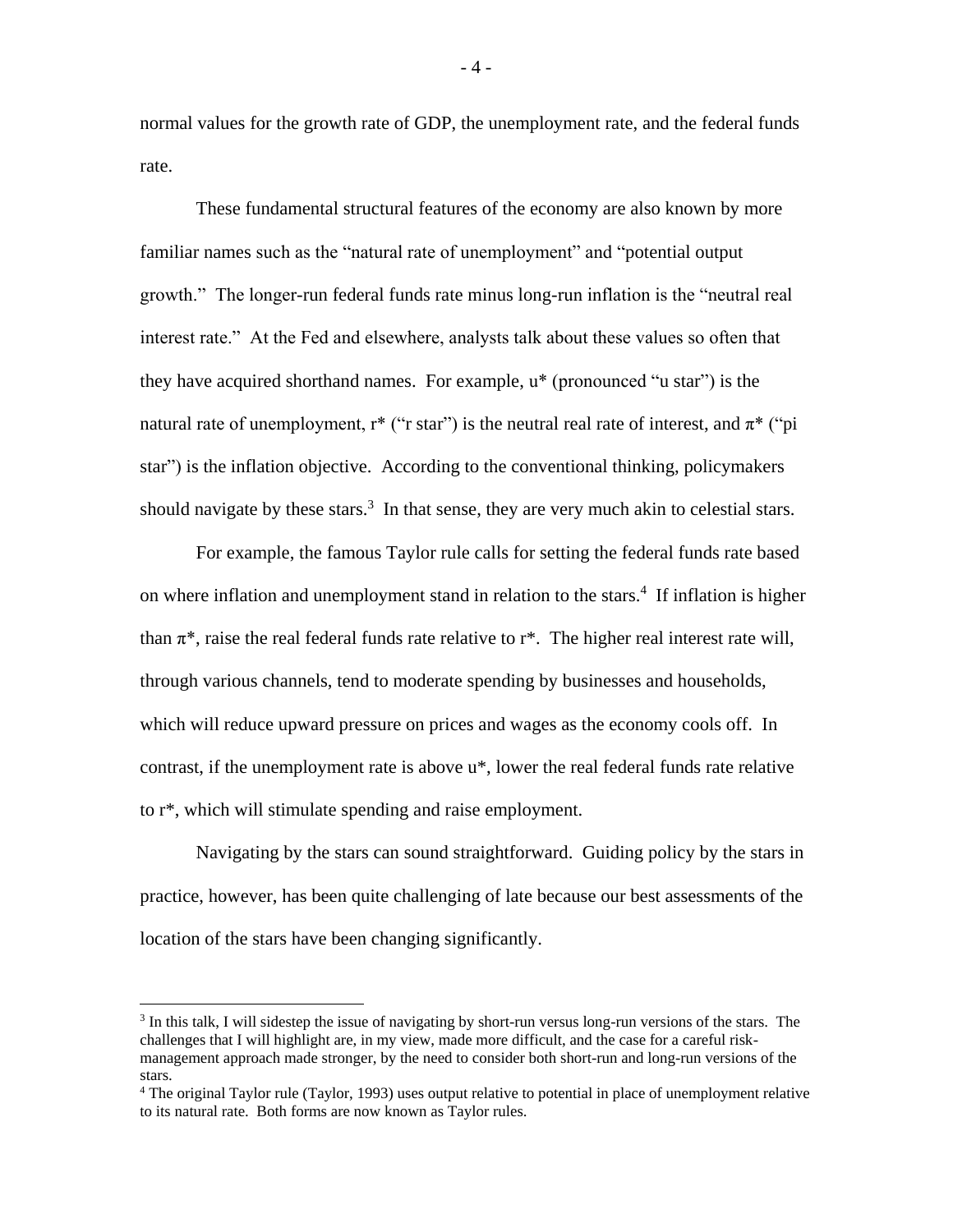#### **Shifting Stars during Normalization**

In December 2013, the FOMC began winding down the final crisis-era asset purchase program. Asset purchases declined to zero over 2014, and in December 2015, the FOMC began the gradual normalization of interest rates that continues to this day. As normalization has proceeded, FOMC participants and many other private- and publicsector analysts regularly adjusted their assessments of the stars (figure 1). Many projections of the natural rate of unemployment fell roughly 1 full percentage point, as did assessments of the neutral interest rate. Estimates of the potential growth rate of GDP slipped about 1/2 percentage point.

These changing assessments have big implications. For example, the 1 percentage point fall in the neutral interest rate implies that the federal funds rate was considerably closer to its longer-run normal and, hence, that policy was less accommodative than thought at the beginning of normalization. The 1 percentage point fall in the natural rate of unemployment implies at present that about 1.6 million more people would have jobs when unemployment is at its longer-run level. These shifts in the stars generally reflect analysts' attempts to square their estimates with arriving macroeconomic data. For example, as the unemployment rate fell toward, and then below, estimates of its natural rate, many expected inflation to move up. When inflation instead moved sideways, a reasonable inference was that the natural rate was lower than previously thought. Further, over this period, GDP growth was slower than one might have expected based on the rapid decline in unemployment and the well-known relationship between output and unemployment known as Okun's law. Put another way, labor productivity growth consistently disappointed, which raised the question of whether

- 5 -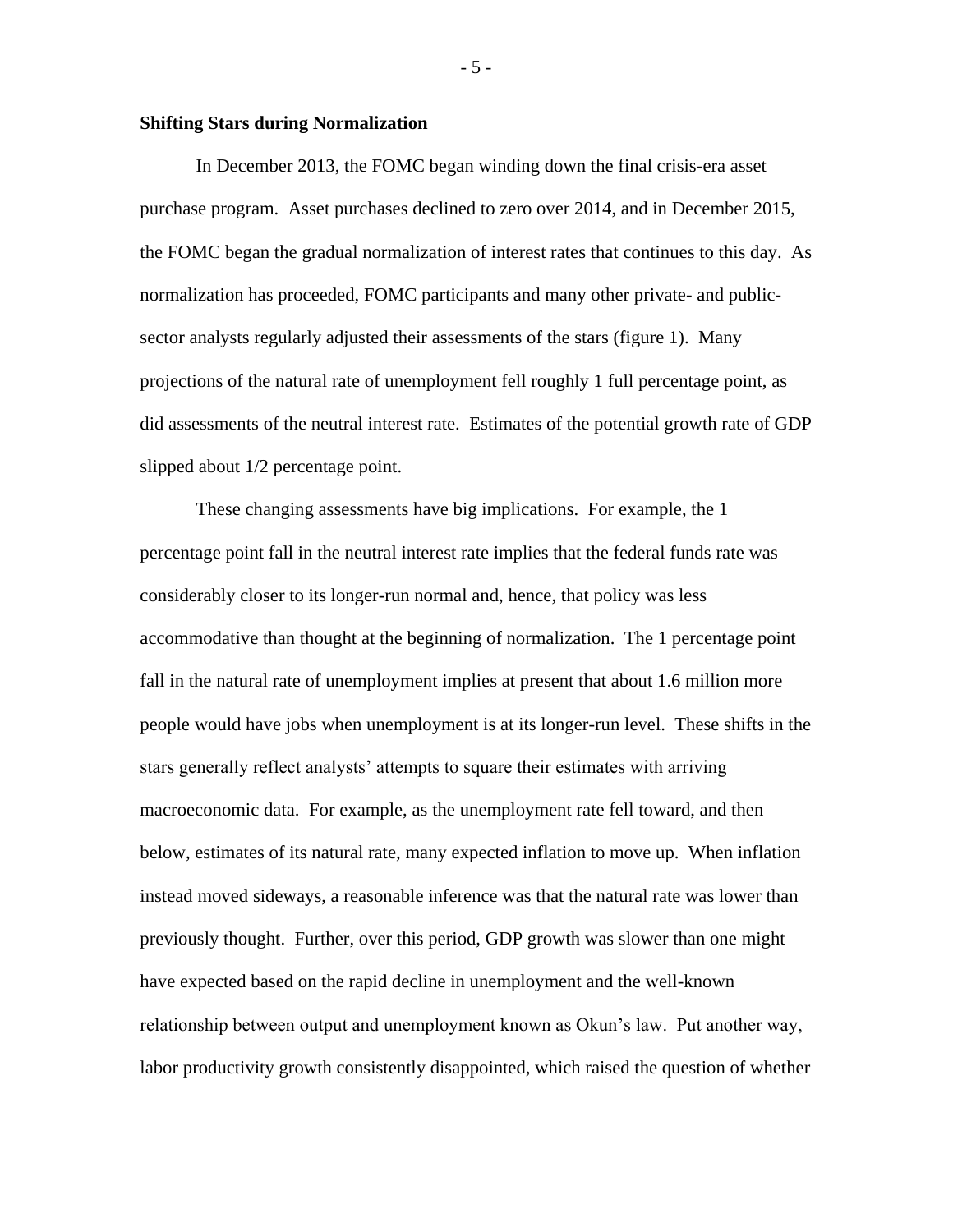that shortfall was temporary--perhaps due to headwinds from the crisis--or was part of a new normal.

These assessments of the values of the stars are imprecise and subject to further revision. To return to the nautical metaphor, the FOMC has been navigating between the shoals of overheating and premature tightening with only a hazy view of what seem to be shifting navigational guides. Our approach to this challenge has been shaped by two much discussed historical episodes--the Great Inflation of the 1960s and 1970s and the "new economy" period of the late 1990s.

#### **Shifting Stars and the Great Inflation**

 $\overline{a}$ 

While the crisis and its aftermath have been extraordinary in many ways, the shifting of the stars is not one of them. Figure 2 illustrates the Congressional Budget Office's (CBO) current estimate of movements in the natural rate of unemployment and potential GDP growth from 1960 to 2000.<sup>5</sup> Viewed against the ups and downs observed over these four decades, the recent shifts in longer-run values are not all that dramatic. Of course, these CBO estimates benefit from many years of hindsight, whereas monetary policy must be based on assessments made in real time. The Great Inflation period vividly illustrates the difficulties this difference raises.

Around 1965, the United States entered a period of high and volatile inflation that ended with inflation in double digits in the early 1980s. Multiple factors, including monetary policy errors, contributed to the Great Inflation. Many researchers have concluded that a key mistake was that monetary policymakers placed too much emphasis

- 6 -

<sup>&</sup>lt;sup>5</sup> I am using the CBO's estimates to reflect a conventional view over that time span since the SEP longerrun values have only been reported since 2009.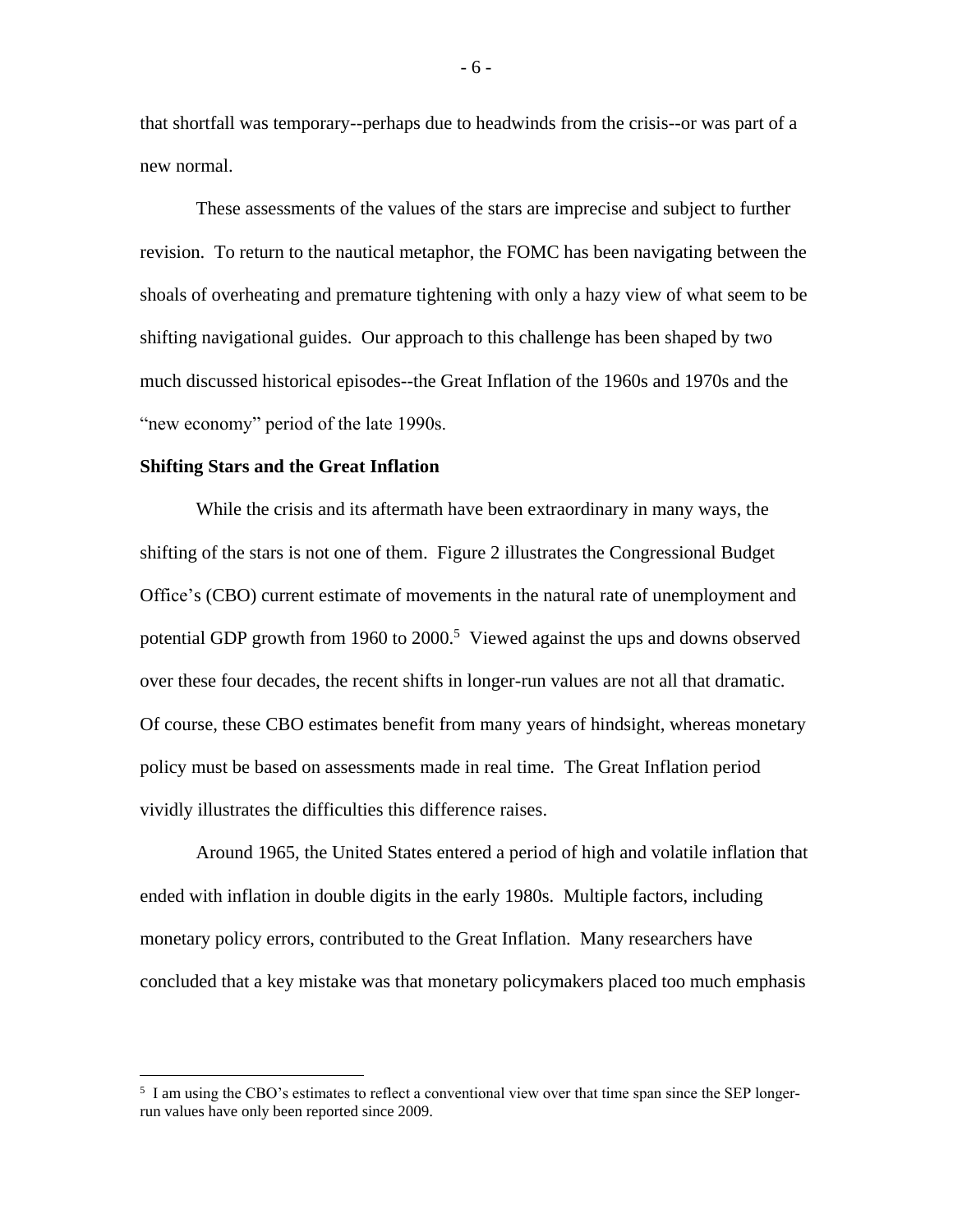on imprecise--and, as it turns out, overly optimistic--real-time estimates of the natural rate of unemployment.<sup>6</sup>

Figure 3 compares the CBO's current view of the natural rate of unemployment in that era with an estimate by Athanasios Orphanides and John Williams of the rate as policymakers perceived it in real time. From 1965 to the early 1980s, this real-time estimate of u\* was well below where hindsight now places it. The unemployment rate over this period was generally well above the real-time natural rate, and contemporary documents reveal that policymakers were wary of pushing the unemployment rate even further above  $u^*$  (figure 4, top panel).<sup>7</sup> With the benefit of hindsight, we now think that, except for a few years in the mid-1970s, the labor market was tight and contributing to inflation's rise (figure 4, lower panel).

It is now clear that the FOMC had placed too much emphasis on its imprecise estimates of u\* and too little emphasis on evidence of rising inflation expectations. The Great Inflation did, however, prompt an "expectations revolution" in macroeconomic thinking, with one overwhelmingly important lesson for monetary policymakers: Anchoring longer-term inflation expectations is a vital precondition for reaching all other monetary policy goals.<sup>8</sup>

When longer-term inflation expectations are anchored, unanticipated developments may push inflation up or down, but people expect that inflation will return fairly promptly to the desired value. This is the key insight at the heart of the widespread

<sup>6</sup> See, for example, Burns (1979), Orphanides and Williams (2013), and the sources therein. Romer and Romer (2002) and Sargent (2002) debate additional factors that may have played a role. There is no dispute, however, that policymakers did misperceive the natural unemployment rate, and Orphanides and Williams show that misperception of the natural rate of unemployment alone would have been sufficient on its own to generate outcomes like the Great Inflation.

<sup>7</sup> See the discussion in note 6.

<sup>8</sup> Many central bankers have made this case; see, for example, Bernanke (2007) and Yellen (2015).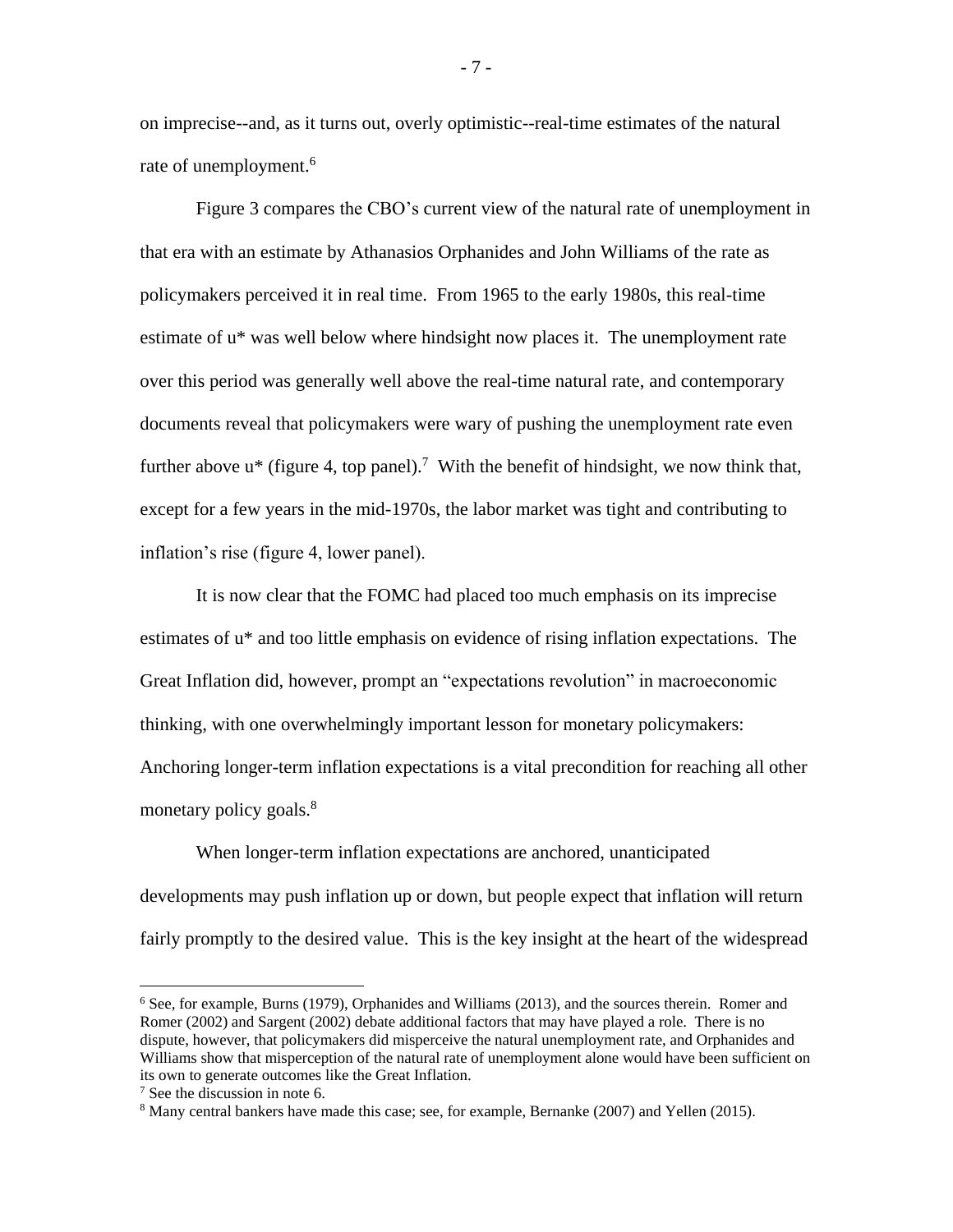adoption of inflation targeting by central banks in the wake of the Great Inflation. Anchored expectations give a central bank greater flexibility to stabilize both unemployment and inflation. When a central bank acts to stimulate the economy to bring down unemployment, inflation might push above the bank's inflation target. With expectations anchored, people expect the central bank to pursue policies that bring inflation back down, and longer-term inflation expectations do not rise. Thus, policy can be a bit more accommodative than if policymakers had to offset a rise in longer-term expectations.

#### **Shifting Stars and the "New Economy" of the Late 1990s**

The second half of the 1990s confronted policymakers with a situation that was in some ways the flipside of that in the Great Inflation. In mid-1996, the unemployment rate was below the natural rate as perceived in real time, and many FOMC participants and others were forecasting growth above the economy's potential. Sentiment was building on the FOMC to raise the federal funds rate to head off the risk of rising inflation.<sup>9</sup> But Chairman Greenspan had a hunch that the United States was experiencing the wonders of a "new economy" in which improved productivity growth would allow faster output growth and lower unemployment, without serious inflation risks. Greenspan argued that the FOMC should hold off on rate increases.

Over the next two years, thanks to his considerable fortitude, Greenspan prevailed, and the FOMC raised the federal funds rate only once from mid-1996 through

<sup>9</sup> This account is drawn from several accounts of the period: Blinder and Yellen (2001), Blinder and Reis (2005), Meyer (1996), Meyer (2004), and the Federal Reserve's Bluebook documents from June 1996 through December 1998 (Board of Governors, various years).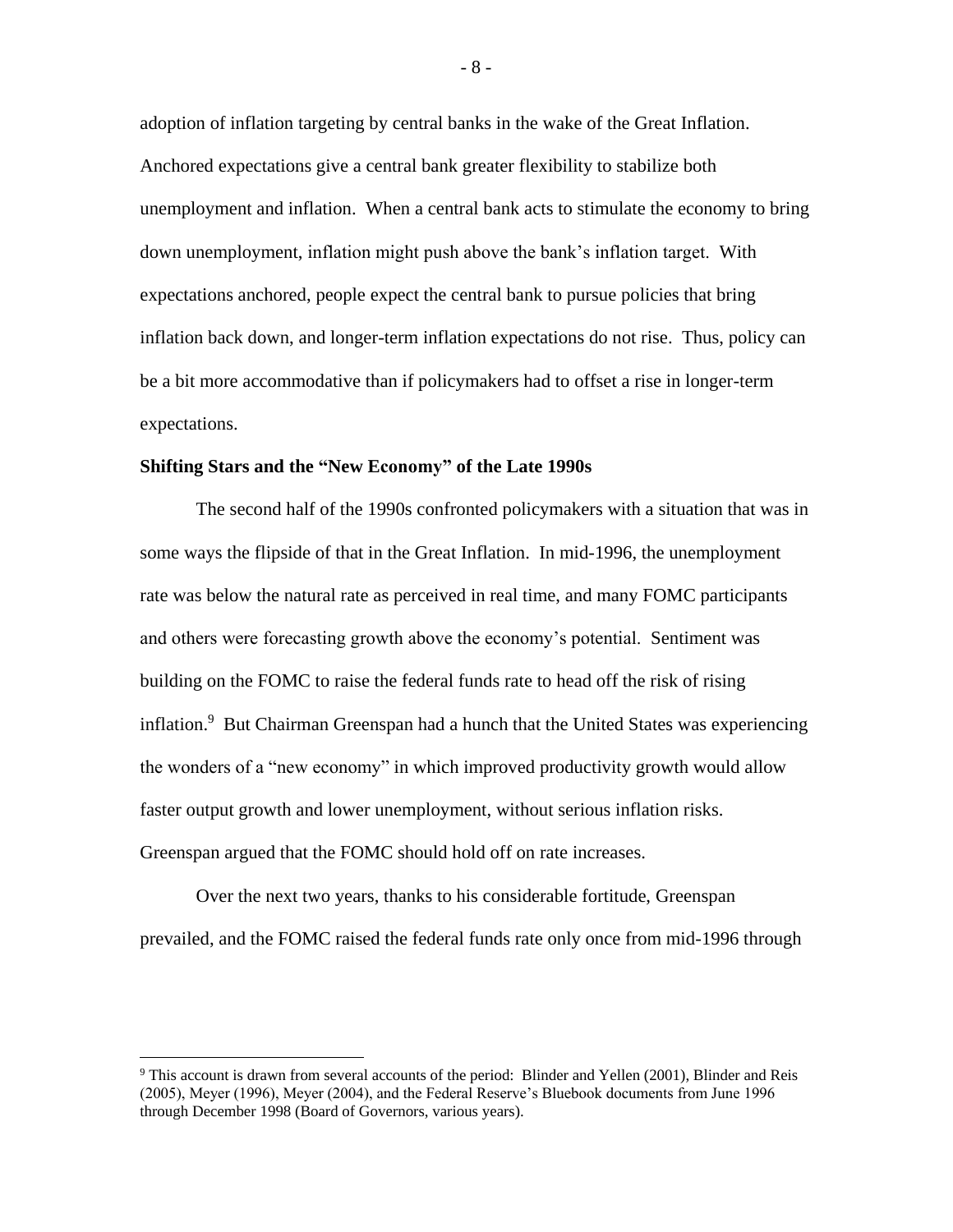late 1998.<sup>10</sup> Starting in 1996, the economy boomed and the unemployment rate fell, but, contrary to conventional wisdom at the time, inflation fell. $^{11}$ 

Once again, shifting stars help explain the performance of inflation, which many had seen as a puzzle. Whereas during the Great Inflation period the real-time natural rate of unemployment had been well below our current-day assessment, in the new-economy period, this relation was reversed (figure 3). The labor market looked to be tight and getting tighter in real time, but in retrospect, we estimate that there was slack in the labor market in 1996 and early 1997, and the labor market only tightened appreciably through 1998 (figure 4). Greenspan was also right that the potential growth rate had shifted up. With hindsight, we recognize today that higher potential growth could accommodate the very strong growth that actually materialized, let alone the moderate growth policymakers were forecasting.<sup>12</sup>

The FOMC thus avoided the Great-Inflation-era mistake of overemphasizing imprecise estimates of the stars. Under Chairman Greenspan's leadership, the Committee converged on a risk-management strategy that can be distilled into a simple request: Let's wait one more meeting; if there are clearer signs of inflation, we will commence tightening.<sup>13</sup> Meeting after meeting, the Committee held off on rate increases while

<sup>&</sup>lt;sup>10</sup> In the second half of 1998, a Russian debt default and other ongoing financial instability in Asia intervened, and the FOMC rapidly lowered the federal funds rate 3/4 percentage point.

<sup>&</sup>lt;sup>11</sup> By current data, over the eight quarters starting in 1996:Q3, core PCE (personal consumption expenditures) inflation fell from 1.8 percent to 1.3 percent.

 $12$  During this period, FOMC participants submitted six-quarter forecasts each July as part of the Fed's semiannual *Monetary Policy Report to the Congress.* Each July from 1996 through 1998, the FOMC forecast growth very close to or above the real-time estimates of potential growth. The forecast growth is well below current estimates of potential output growth. For the forecasts, see Board of Governors (1996, 1997, 1998).

<sup>&</sup>lt;sup>13</sup> For a more complete discussion of the greatly distilled account here, see the sources in note 9.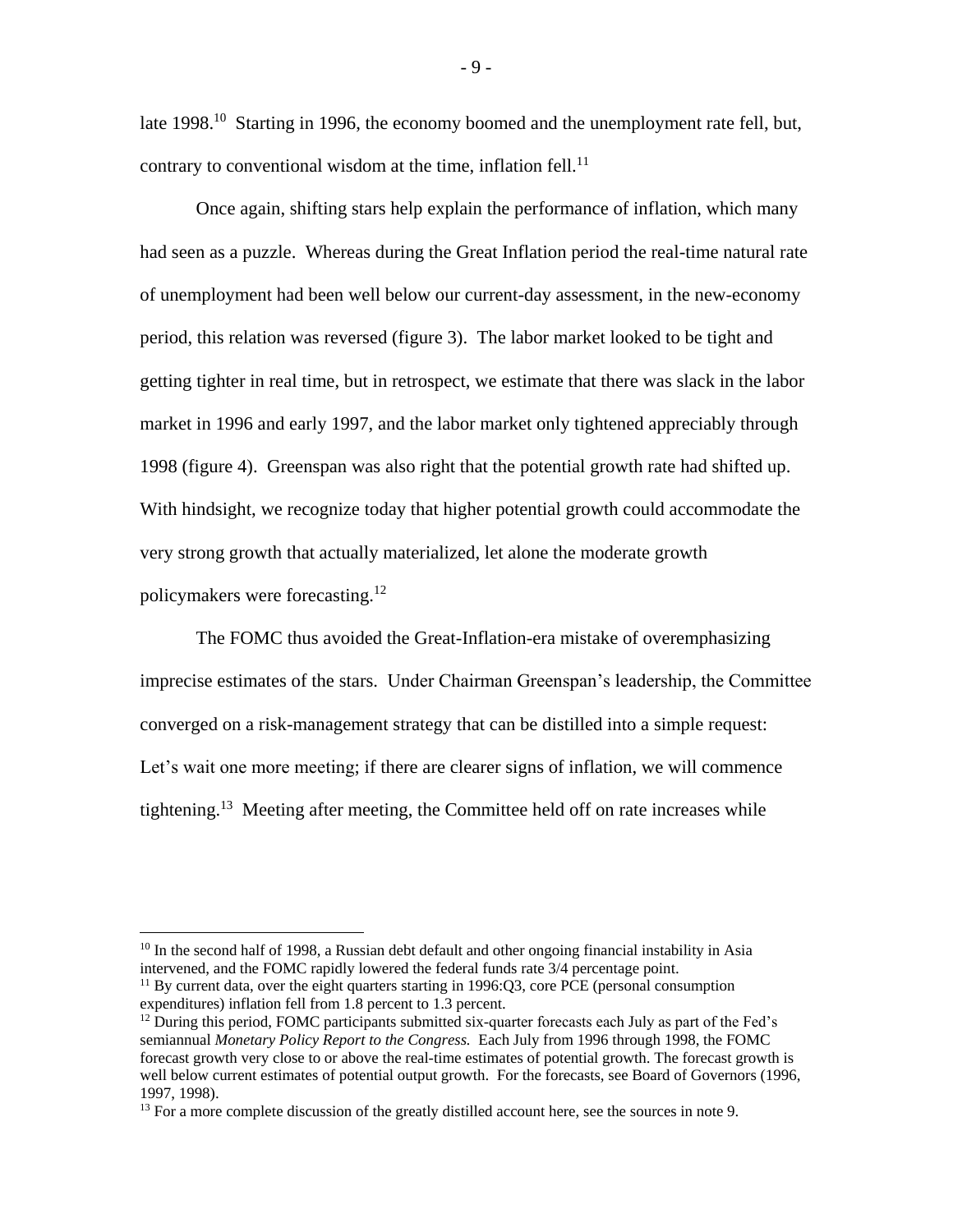believing that signs of rising inflation would soon appear. And meeting after meeting, inflation gradually declined.

In retrospect, it may seem odd that it took great fortitude to defend "let's wait one more meeting," given that inflation was low and falling. Conventional wisdom at the time, however, still urged policymakers to respond preemptively to inflation risk--even when that risk was gleaned mainly from hazy, real-time assessments of the stars. With the experience in the new-economy period, policymakers were beginning to appreciate that, with inflation expectations much better anchored than before, there was a smaller risk that an inflation uptick under Greenspan's "wait and see" approach would become a significant problem.

#### **Risk Management in the Face of Shifting Stars**

Given what the economy has shown us over the past 15 years, the need for the sort of risk-management approach that originated in the new-economy era is clearer than ever before. That approach continues to evolve based on experience and the growing literature on monetary policy and structural uncertainty.

Experience has revealed two realities about the relation between inflation and unemployment, and these bear directly on the two questions I started with. First, the stars are sometimes far from where we perceive them to be. In particular, we now know that the level of the unemployment rate relative to our real-time estimate of  $u^*$  will sometimes be a misleading indicator of the state of the economy or of future inflation. Second, the reverse also seems to be true: Inflation may no longer be the first or best indicator of a tight labor market and rising pressures on resource utilization. Part of the reason inflation sends a weaker signal is undoubtedly the achievement of anchored inflation expectations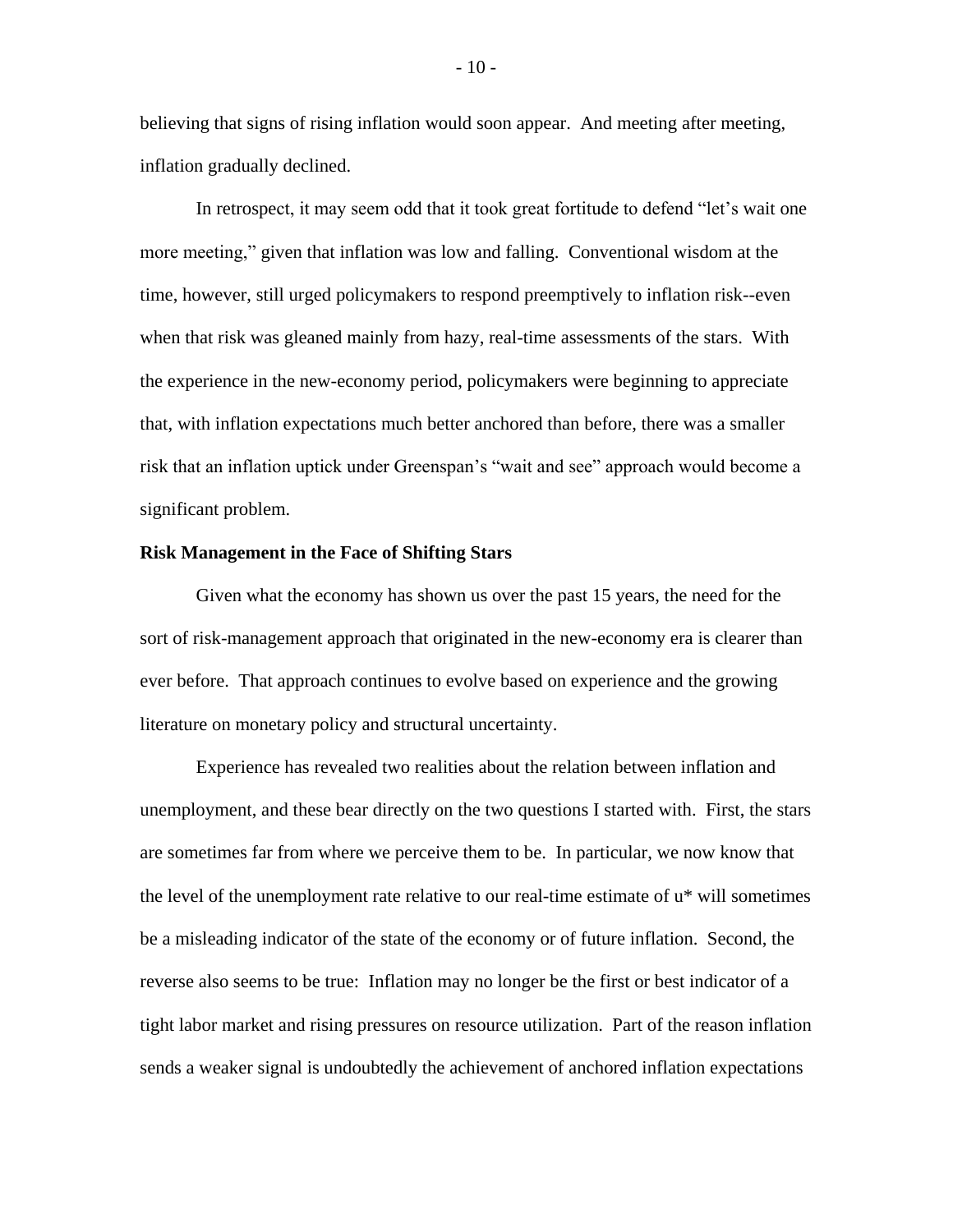and the related flattening of the Phillips curve.<sup>14</sup> Whatever the cause, in the run-up to the past two recessions, destabilizing excesses appeared mainly in financial markets rather than in inflation. Thus, risk management suggests looking beyond inflation for signs of excesses.

These two realities present challenges. The literature on uncertainty reviewed at the 2003 symposium--and much refined since then--provides important advice for how policy should respond, although not yet, in my view, an explicit recipe or rule that a prudent central bank should follow.<sup>15</sup> The literature on robust rules, such as so-called difference rules, for example, supports the idea of putting less emphasis on the level of unemployment relative to  $u^*$ .<sup>16</sup> The FOMC's practice of looking at a broad range of indicators when assessing the state of the labor market has explicitly been part of the FOMC's Statement on Longer-Run Goals and Monetary Policy Strategy since its inception in 2012.<sup>17</sup> We have greatly expanded the scope of our surveillance for signs of labor market tightness and of destabilizing excesses more generally.

The risks from misperceiving the stars also now play a prominent role in the FOMC's deliberations. A paper by Federal Reserve Board staff is a recent example of a range of research that helps FOMC participants visualize and manage these risks.<sup>18</sup> The research reports simulations of the economic outcomes that might result under various

<sup>&</sup>lt;sup>14</sup> Kiley (2015) reviews the literature on this point.

<sup>&</sup>lt;sup>15</sup> The literature was reviewed by Walsh at the 2003 symposium; see Walsh (2003). Also from the same symposium, see, for example, Greenspan (2003), Feldstein (2003), Fischer (2003), and Yellen (2003). For a more recent perspective, see Wilkins (2017).

<sup>&</sup>lt;sup>16</sup> See Taylor and Williams (2011). Note that the robust rules literature does not suggest ignoring the general notion of labor market tightness or of resource utilization more generally. Indeed, robust rules often reflect tightness through the change in the unemployment rate. Instead, the issue is about how best to take account of labor market tightness when the best estimates of u\* are very imprecise. See also Erceg and others (2018).

<sup>&</sup>lt;sup>17</sup> See Board of Governors (2018).

<sup>18</sup> See Erceg and others (2018).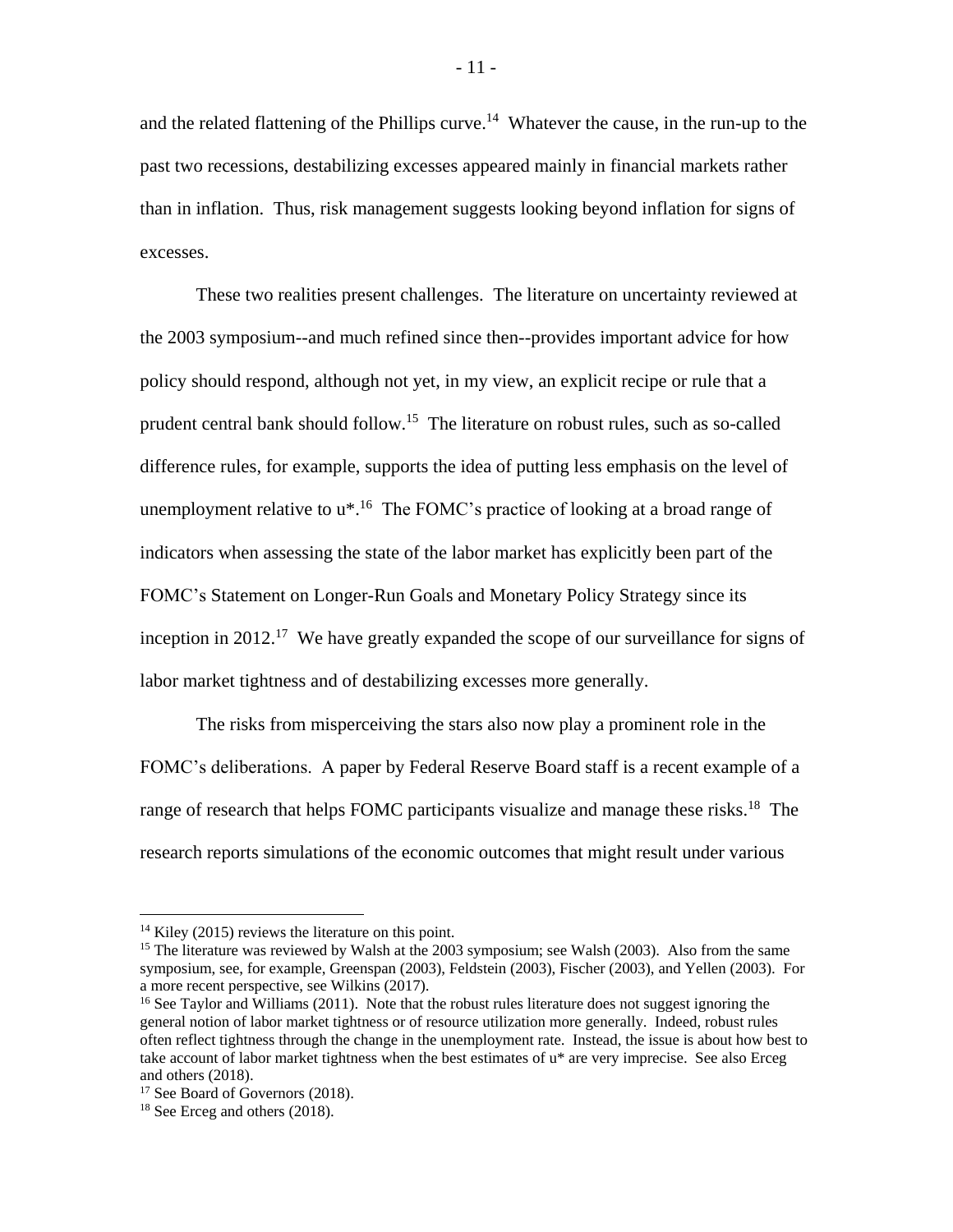policy rules and policymaker misperceptions about the economy. One general finding is that no single, simple approach to monetary policy is likely to be appropriate across a broad range of plausible scenarios.<sup>19</sup> More concretely, simulations like these inform our risk management by assessing the likelihood that misperception would lead to adverse outcomes, such as inflation falling below zero or rising above 5 percent.

Finally, the literature on structural uncertainty suggests some broader insights. This literature started with the work of William Brainard and the well-known Brainard principle, which recommends that when you are uncertain about the effects of your actions, you should move conservatively.<sup>20</sup> In other words, when unsure of the potency of a medicine, start with a somewhat smaller dose. As Brainard made clear, this is not a universal truth, and recent research highlights two particularly important cases in which doing too little comes with higher costs than doing too much. The first case is when attempting to avoid severely adverse events such as a financial crisis or an extended period with interest rates at the effective lower bound.<sup>21</sup> In such situations, the famous words "We will do whatever it takes" will likely be more effective than "We will take cautious steps toward doing whatever it takes." The second case is when inflation expectations threaten to become unanchored. If expectations were to begin to drift, the reality or expectation of a weak initial response could exacerbate the problem.<sup>22</sup> I am confident that the FOMC would resolutely "do whatever it takes" should inflation expectations drift materially up or down or should crisis again threaten. In addition, a

<sup>&</sup>lt;sup>19</sup> The paper illustrates that some standard intuitions do not hold up in all circumstances. When following a standard Taylor rule and facing a very flat Phillips curve, for example, it is not always good advice to lower the weight on the gap between unemployment and u\* and to raise the weight on inflation in making policy. See Erceg and others (2018).

 $20$  See Brainard (1967).

<sup>21</sup> See Reifschneider and Williams (2000).

<sup>22</sup> See Söderström (2002).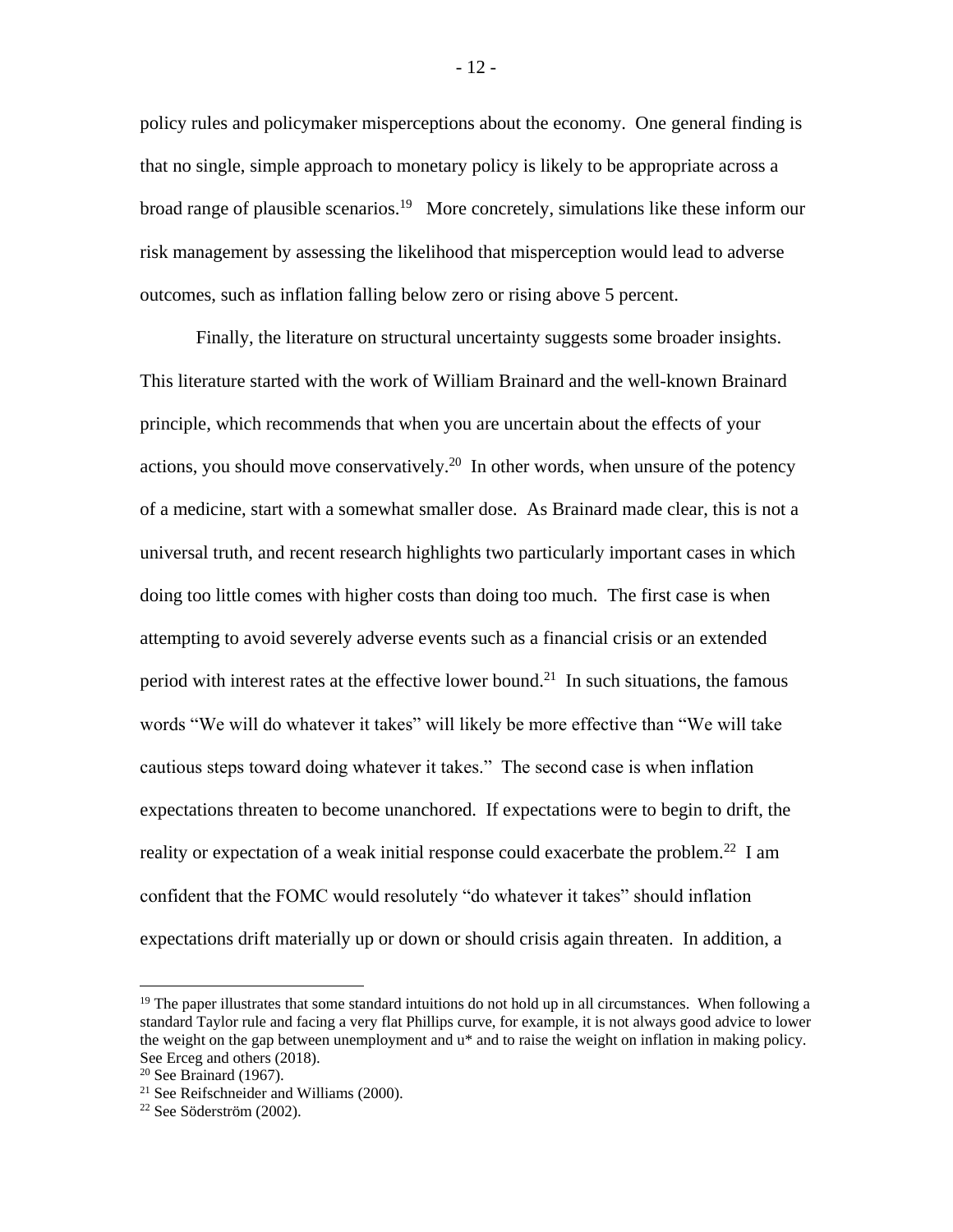decade of regulatory reforms and private-sector advances have greatly increased the strength and resilience of the financial system, with the aim of reducing the likelihood that the inevitable financial shocks will become crises.

#### **The Current Situation**

Let me conclude by returning to the matter of navigating between the two risks I identified--moving too fast and needlessly shortening the expansion, versus moving too slowly and risking a destabilizing overheating. Readers of the minutes of FOMC meetings and other communications will know that our discussions focus keenly on the relative salience of these risks. The diversity of views on the FOMC is one of the great virtues of our system. Despite differing views on these questions and others, we have a long institutional tradition of finding common ground in coalescing around a policy stance.

I see the current path of gradually raising interest rates as the FOMC's approach to taking seriously both of these risks. While the unemployment rate is below the Committee's estimate of the longer-run natural rate, estimates of this rate are quite uncertain. The same is true of estimates of the neutral interest rate. We therefore refer to many indicators when judging the degree of slack in the economy or the degree of accommodation in the current policy stance. We are also aware that, over time, inflation has become much less responsive to changes in resource utilization.

While inflation has recently moved up near 2 percent, we have seen no clear sign of an acceleration above 2 percent, and there does not seem to be an elevated risk of overheating. This is good news, and we believe that this good news results in part from the ongoing normalization process, which has moved the stance of policy gradually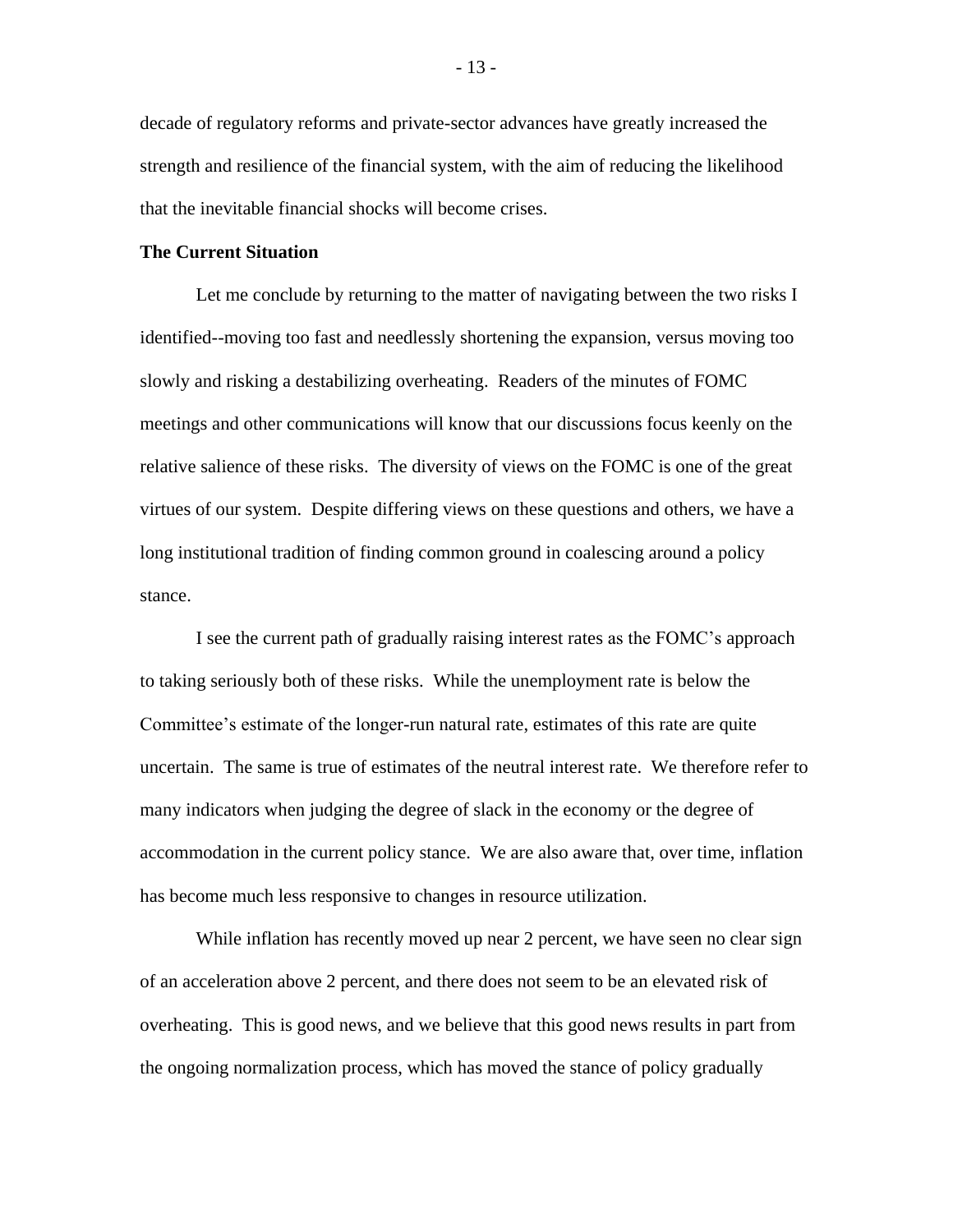closer to the FOMC's rough assessment of neutral as the expansion has continued. As the most recent FOMC statement indicates, if the strong growth in income and jobs continues, further gradual increases in the target range for the federal funds rate will likely be appropriate.

The economy is strong. Inflation is near our 2 percent objective, and most people who want a job are finding one. My colleagues and I are carefully monitoring incoming data, and we are setting policy to do what monetary policy can do to support continued growth, a strong labor market, and inflation near 2 percent.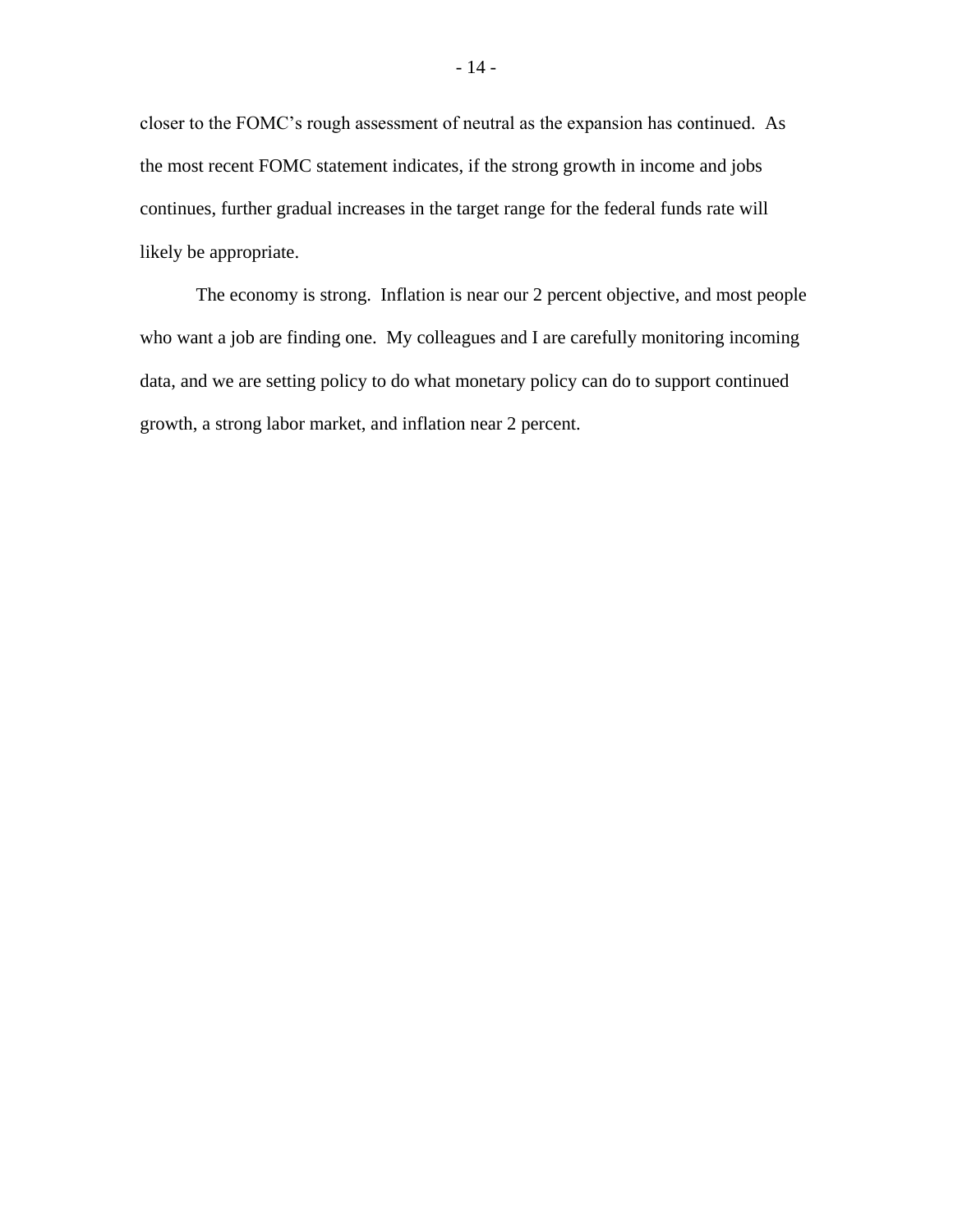#### **References**

- Bernanke, Ben S. (2007). "Inflation Expectations and Inflation Forecasting," speech delivered at the Monetary Economics Workshop of the National Bureau of Economic Research Summer Institute, Cambridge, Mass., July 10, [https://www.federalreserve.gov/newsevents/speech/bernanke20070710a.htm.](https://www.federalreserve.gov/newsevents/speech/bernanke20070710a.htm)
- Blinder, Alan S., and Ricardo Reis (2005). "Understanding the Greenspan Standard," paper presented at "The Greenspan Era: Lessons for the Future," a symposium sponsored by the Federal Reserve Bank of Kansas City, held in Jackson Hole, Wyo., August 25-27, [https://www.kansascityfed.org/publicat/sympos/2005/pdf/Blinder-Reis2005.pdf.](https://www.kansascityfed.org/publicat/sympos/2005/pdf/Blinder-Reis2005.pdf)
- Blinder, Alan S., and Janet L. Yellen (2001). *The Fabulous Decade: Macroeconomic Lessons from the 1990s.* New York: Century Foundation Press.
- Board of Governors of the Federal Reserve System (various years). Bluebook (Monetary Policy Alternatives). Washington: Board of Governors, June 1996-December 1998, [https://www.federalreserve.gov/monetarypolicy/fomc\\_historical\\_year.htm.](https://www.federalreserve.gov/monetarypolicy/fomc_historical_year.htm)
- -------- (1996). "Monetary Policy Report to the Congress," *Federal Reserve Bulletin,* vol. 82 (August), pp.701-16, [www.federalreserve.gov/pubs/bulletin/1996/896lead.pdf.](http://www.federalreserve.gov/pubs/bulletin/1996/896lead.pdf)
- -------- (1997). "Monetary Policy Report to the Congress," *Federal Reserve Bulletin,* vol. 83 (August), pp. 641-58, [www.federalreserve.gov/pubs/bulletin/1997/199708LEAD.pdf.](http://www.federalreserve.gov/pubs/bulletin/1997/199708LEAD.pdf)
- -------- (1998). "Monetary Policy Report to the Congress," *Federal Reserve Bulletin,* vol. 84 (August), pp. 585-603, [www.federalreserve.gov/pubs/bulletin/1998/199808lead.pdf.](http://www.federalreserve.gov/pubs/bulletin/1998/199808lead.pdf)
- -------- (2018). "Federal Open Market Committee Reaffirms Its 'Statement on Longer-Run Goals and Monetary Policy Strategy,' " press release, January 31, [https://www.federalreserve.gov/newsevents/pressreleases/monetary20180131b.htm.](https://www.federalreserve.gov/newsevents/pressreleases/monetary20180131b.htm)
- Brainard, William C. (1967). "Uncertainty and the Effectiveness of Policy," *American Economic Review,* vol. 57 (May, Papers and Proceedings), pp. 411-25.
- Burns, Arthur F. (1979). "The Anguish of Central Banking," speech delivered at the 16th annual Per Jacobssen Lecture, Belgrade, September 30, [www.perjacobsson.org/lectures/1979.pdf.](http://www.perjacobsson.org/lectures/1979.pdf)
- Chetty, Raj, David Grusky, Maximilian Hell, Nathaniel Hendren, Robert Manduca, and Jimmy Narang (2017). "The Fading American Dream: Trend in Absolute Income Mobility since 1940," *Science,* vol. 356 (April), pp. 398-406.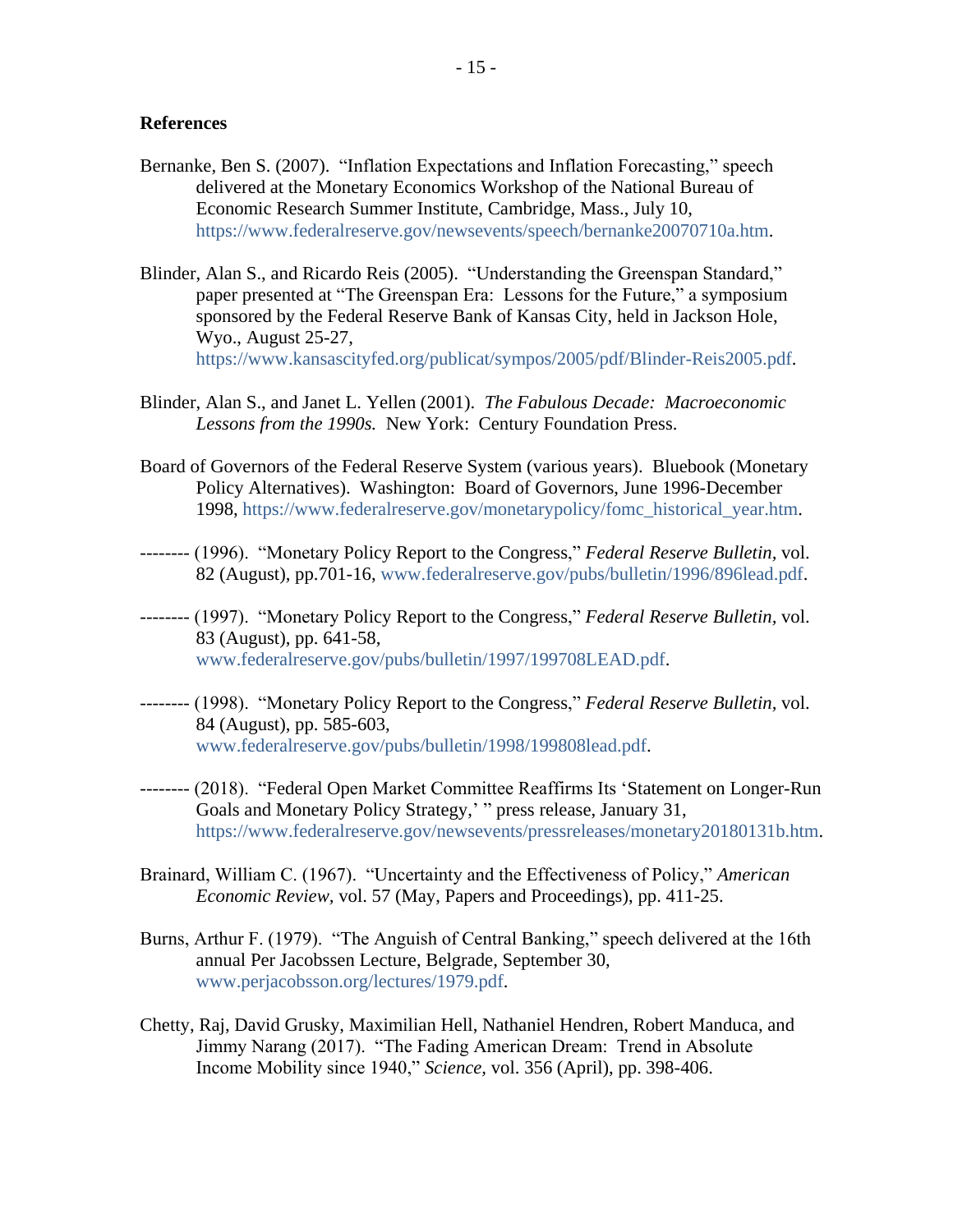- Chetty, Raj, Nathaniel Hendren, Patrick Kline, and Emmanuel Saez (2014). "Where Is the Land of Opportunity? The Geography of Intergenerational Mobility in the United States," *Quarterly Journal of Economics,* vol. 129 (November), pp. 1553-623.
- Erceg, Christopher, James Hebden, Michael Kiley, David López-Salido, and Robert Tetlow (2018). "Some Implications of Uncertainty and Misperception for Monetary Policy," Finance and Economics Discussion Series 2018-059. Washington: Board of Governors of the Federal Reserve System, August, [https://dx.doi.org/10.17016/FEDS.2018.059.](https://dx.doi.org/10.17016/FEDS.2018.059)
- Feldstein, Martin (2003). "Overview," panel remarks delivered at "Monetary Policy and Uncertainty: Adapting to a Changing Economy," a symposium sponsored by the Federal Reserve Bank of Kansas City, held in Jackson Hole, Wyo., August 28-30, [https://www.kansascityfed.org/publicat/sympos/2003/pdf/Feldstein2003.pdf.](https://www.kansascityfed.org/publicat/sympos/2003/pdf/Feldstein2003.pdf)
- Fischer, Stanley (2003). "Overview," panel remarks delivered at "Monetary Policy and Uncertainty: Adapting to a Changing Economy," a symposium sponsored by the Federal Reserve Bank of Kansas City, held in Jackson Hole, Wyo., August 28-30, [https://www.kansascityfed.org/publicat/sympos/2003/pdf/Fischer2003.pdf.](https://www.kansascityfed.org/publicat/sympos/2003/pdf/Fischer2003.pdf)
- Greenspan, Alan (2003). "Opening Remarks," speech delivered at "Monetary Policy and Uncertainty: Adapting to a Changing Economy," a symposium sponsored by the Federal Reserve Bank of Kansas City, held in Jackson Hole, Wyo., August 28-30, [https://www.kansascityfed.org/publicat/sympos/2003/pdf/Greenspan2003.pdf.](https://www.kansascityfed.org/publicat/sympos/2003/pdf/Greenspan2003.pdf)
- Kiley, Michael T. (2015). "Low Inflation in the United States: A Summary of Recent Research," FEDS Notes. Washington: Board of Governors of the Federal Reserve System, November 23, [https://www.federalreserve.gov/econresdata/notes/feds-notes/2015/low-inflation](https://www.federalreserve.gov/econresdata/notes/feds-notes/2015/low-inflation-in-the-united-states-a-summary-of-recent-research-20151123.html)[in-the-united-states-a-summary-of-recent-research-20151123.html.](https://www.federalreserve.gov/econresdata/notes/feds-notes/2015/low-inflation-in-the-united-states-a-summary-of-recent-research-20151123.html)
- Meyer, Laurence H. (1996). "Monetary Policy Objectives and Strategy," speech delivered at the 38th Annual Meeting of the National Association of Business Economists, Boston, September 8, [https://www.federalreserve.gov/boarddocs/speeches/1996/19960908.htm.](https://www.federalreserve.gov/boarddocs/speeches/1996/19960908.htm)
- -------- (2004). *A Term at the Fed: An Insider's View.* New York: Harper Business.
- Orphanides, Athanasios, and John C. Williams (2013). "Monetary Policy Mistakes and the Evolution of Inflation Expectations," in Michael D. Bordo and Athanasios Orphanides, eds., *The Great Inflation: The Rebirth of Modern Central Banking.* Chicago: University of Chicago Press, pp. 255-88.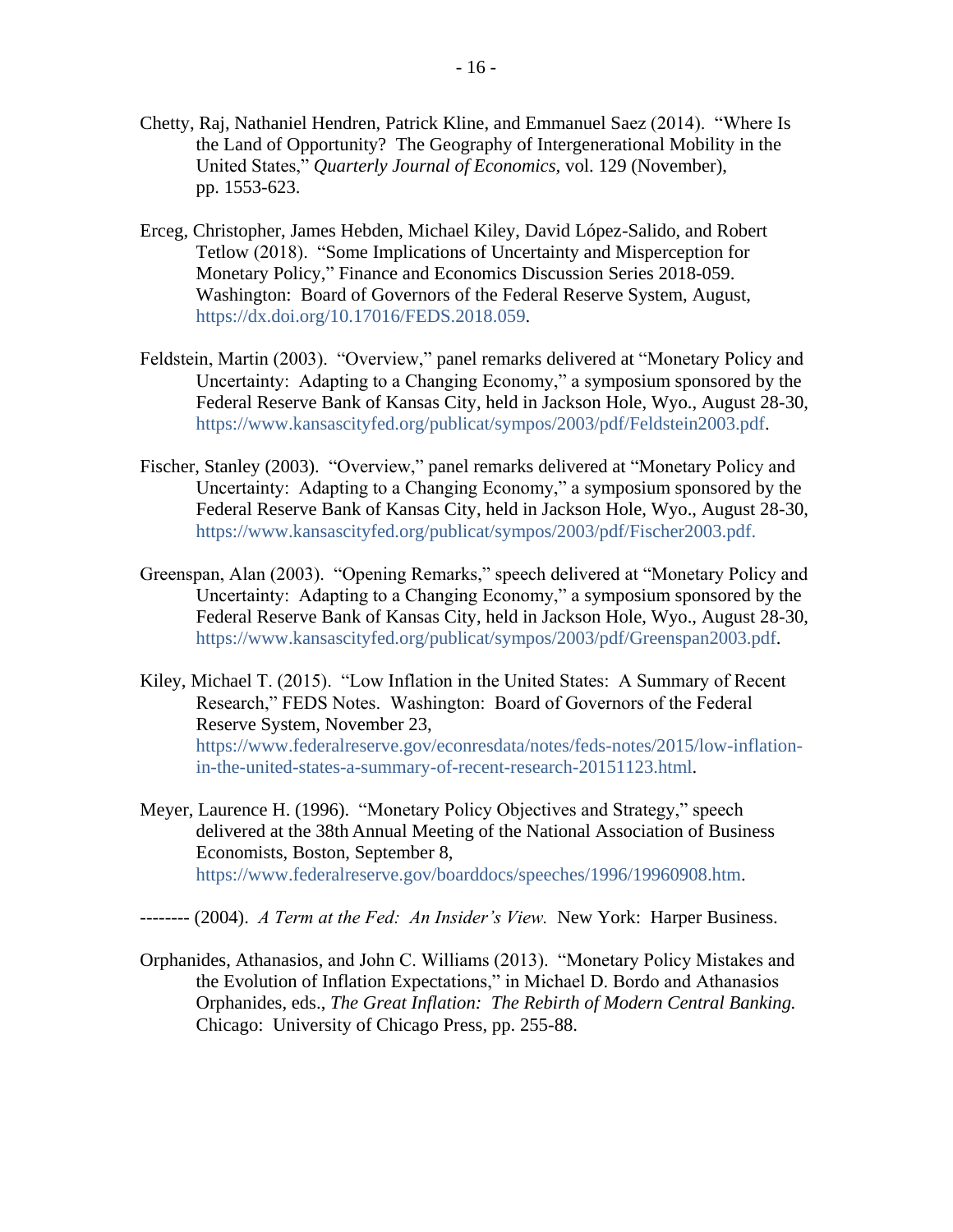- Reifschneider, David, and John C. Williams (2000). "Three Lessons for Monetary Policy in a Low-inflation Era," *Journal of Money, Credit and Banking,* vol. 32 (February), pp. 936-66.
- Romer, Christina D., and David H. Romer (2002). "The Evolution of Economic Understanding and Postwar Stabilization Policy," paper presented at "Rethinking Stabilization Policy," a symposium sponsored by the Federal Reserve Bank of Kansas City, held in Jackson Hole, Wyo., August 29-31, [https://www.kansascityfed.org/publicat/sympos/2002/pdf/S02RomerandRomer.pdf.](https://www.kansascityfed.org/publicat/sympos/2002/pdf/S02RomerandRomer.pdf)
- Sargent, Thomas J. (2002). "Commentary: The Evolution of Economic Understanding and Postwar Stabilization Policy," paper presented at "Rethinking Stabilization Policy," a symposium sponsored by the Federal Reserve Bank of Kansas City, held in Jackson Hole, Wyo., August 29-31, [https://www.kansascityfed.org/publicat/sympos/2002/pdf/S02Sargent.pdf.](https://www.kansascityfed.org/publicat/sympos/2002/pdf/S02Sargent.pdf)
- Söderström, Ulf (2002). "Monetary Policy with Uncertain Parameters," *Scandinavian Journal of Economics,* vol. 104 (March), pp. 125-45.
- Taylor, John B. (1993). "Discretion versus Policy Rules in Practice," *Carnegie-Rochester Series on Public Policy,* vol. 39 (December), pp. 195-214.
- Taylor, John B., and John C. Williams (2011). "Simple and Robust Rules for Monetary Policy," in Benjamin M. Friedman and Michael Woodford, eds., *Handbook of Monetary Economics,* vol. 3B.Amsterdam: North-Holland, pp. 829-59.
- Walsh, Carl E. (2003). "Implications of a Changing Economic Structure for the Strategy of Monetary Policy," paper presented at "Monetary Policy and Uncertainty: Adapting to a Changing Economy," a symposium sponsored by the Federal Reserve Bank of Kansas City, held in Jackson Hole, Wyo., August 28-30, [https://www.kansascityfed.org/publicat/sympos/2003/pdf/Walsh2003.pdf.](https://www.kansascityfed.org/publicat/sympos/2003/pdf/Walsh2003.pdf)
- Wilkins, Carolyn A. (2017). "Embracing Uncertainty in the Conduct of Monetary Policy," speech delivered to the Money Marketeers of New York University, New York, November 15, [https://www.bankofcanada.ca/wp](https://www.bankofcanada.ca/wp-content/uploads/2017/11/remarks-151117.pdf)[content/uploads/2017/11/remarks-151117.pdf.](https://www.bankofcanada.ca/wp-content/uploads/2017/11/remarks-151117.pdf)
- Yellen, Janet L. (2003). "Overview," panel remarks delivered at "Monetary Policy and Uncertainty: Adapting to a Changing Economy," a symposium sponsored by the Federal Reserve Bank of Kansas City, held in Jackson Hole, Wyo., August 28-30, [https://www.kansascityfed.org/publicat/sympos/2003/pdf/Yellen2003.pdf.](https://www.kansascityfed.org/publicat/sympos/2003/pdf/Yellen2003.pdf)
- -------- (2015). "Inflation Dynamics and Monetary Policy," speech delivered at the Philip Gamble Memorial Lecture, University of Massachusetts, Amherst, September 24, [https://www.federalreserve.gov/newsevents/speech/yellen20150924a.htm.](https://www.federalreserve.gov/newsevents/speech/yellen20150924a.htm)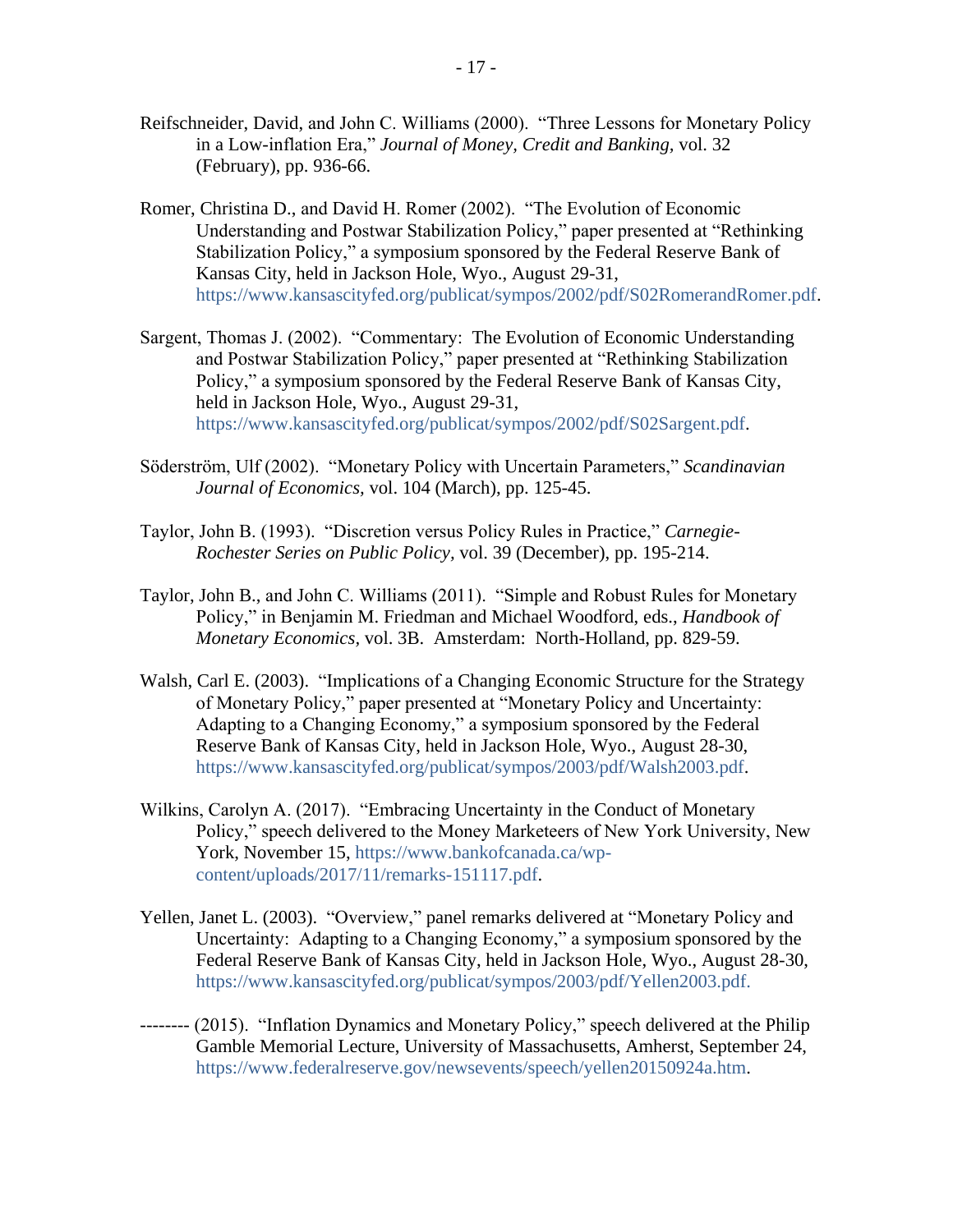

# **Monetary Policy In a Changing Economy**

Jerome H. Powell

# Chairman

Board of Governors of the Federal Reserve System

Federal Reserve Bank of Kansas City Economic Symposium Jackson Hole, Wyoming

> For release at 10:00 a.m. EDT (8:00 a.m. MDT) August 24, 2018

Board of Governors of the Federal Reserve System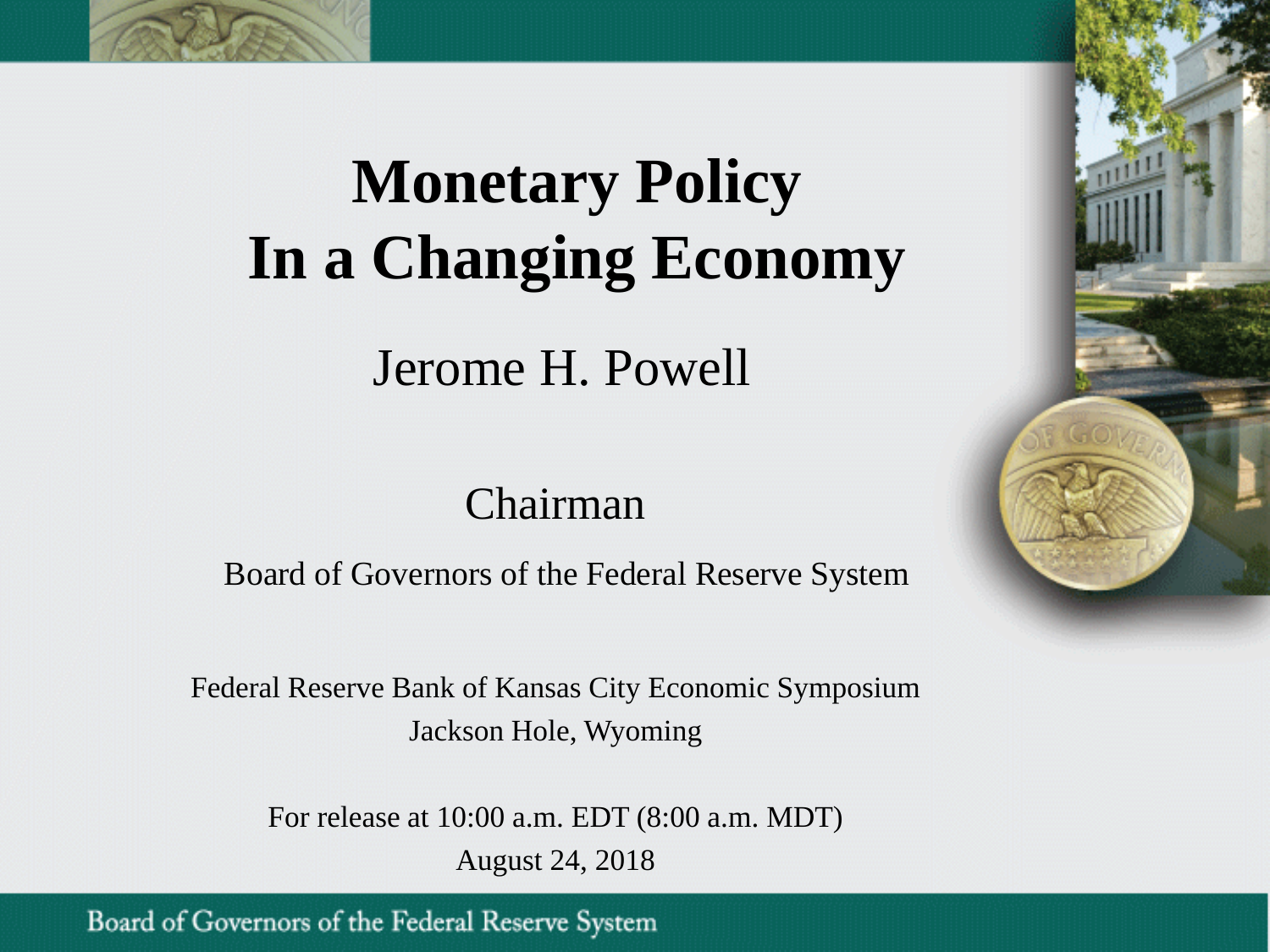## Figure 1. Real−Time Projections of Longer−Run Normal Values



Note: Federal Open Market Committee (FOMC) data are quarterly and extend through June 2018; Blue Chip data are biannual and extend through June 2018; Congressional Budget Office (CBO) data are biannual and extend through August 2018. GDP is gross domestic product.

Source: For FOMC, Summary of Economic Projections, available on the Board's website at https://www.federalreserve.gov/monetarypolicy/ fomccalendars.htm; for Blue Chip, Wolters Kluwer, Blue Chip Economic Indicators and Blue Chip Financial Forecasts; for CBO, Congressional Budget Office (*The Budget and Economic Outlook*) and Federal Reserve Bank of St. Louis (ALFRED).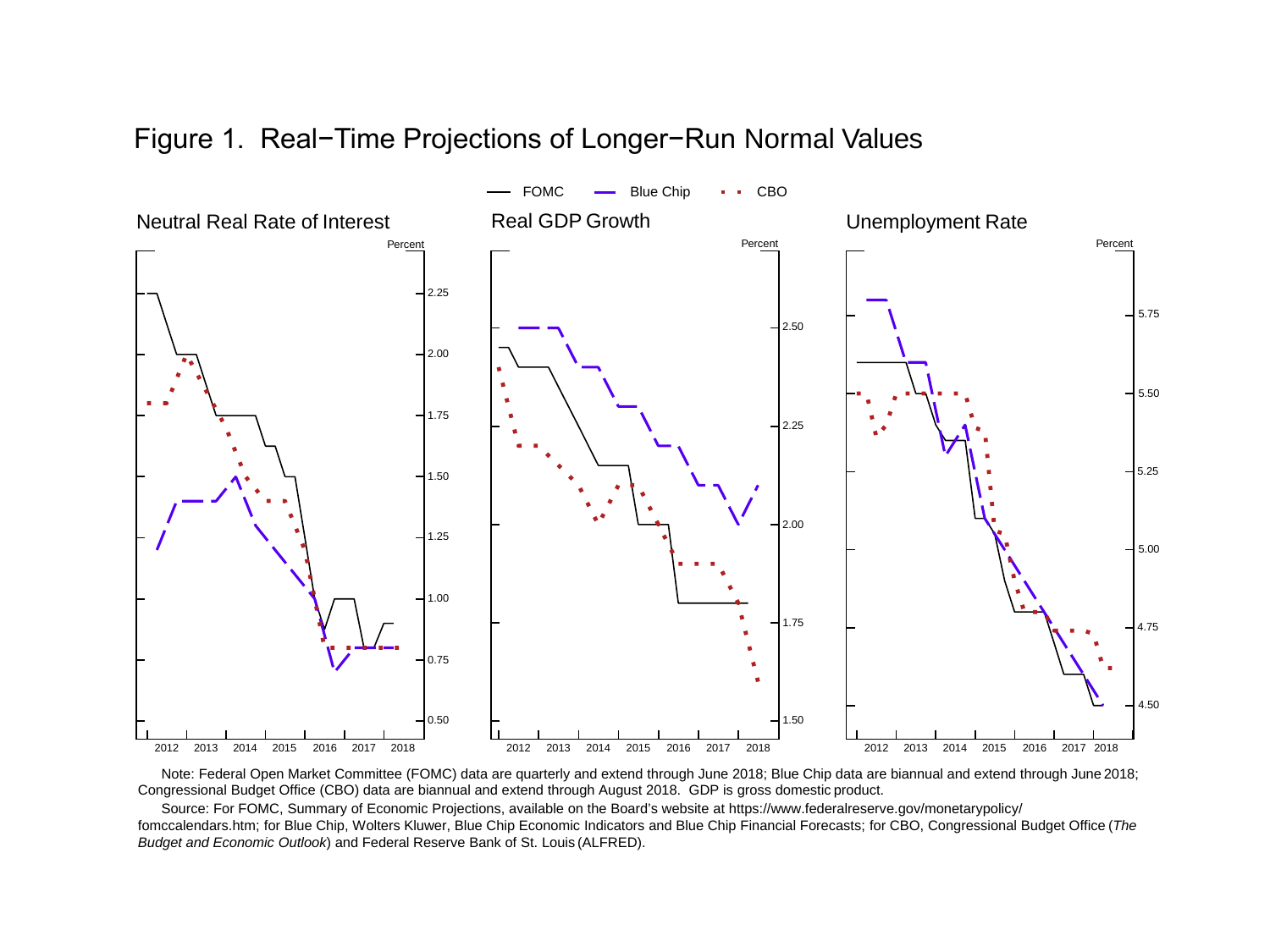

Source: Congressional Budget Office, *The Budget and Economic Outlook* (retrieved from Federal Reserve Bank of St. Louis, FRED).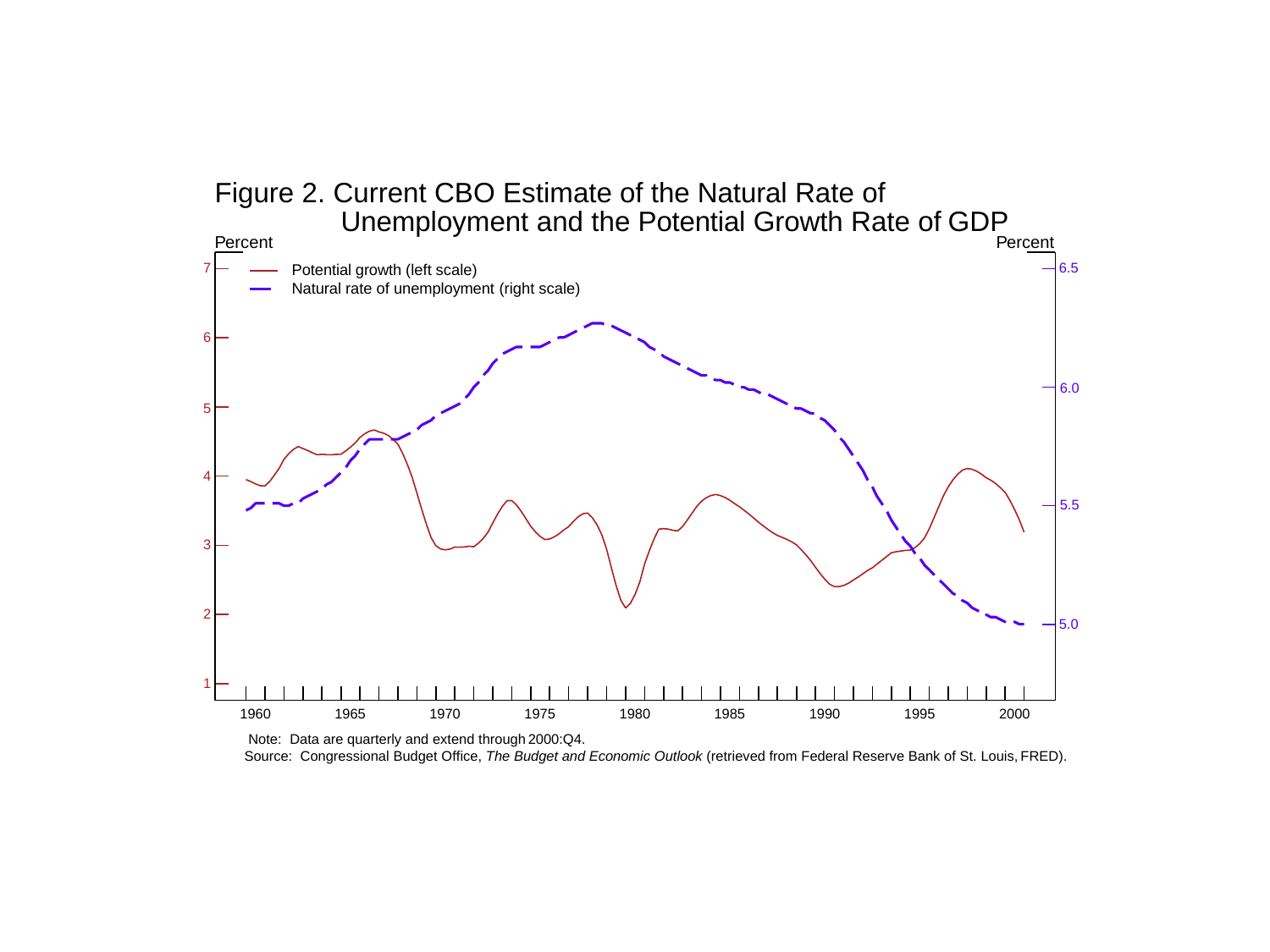### Figure 3. Current and Real−Time Assessments of the Natural Rate of Unemployment and the Unemployment Rate



Note: Data extend through 2000:Q4. Data for the real−time estimate begin in January 1961. Source: Bureau of Labor Statistics (retrieved from Federal Reserve Bank of St. Louis, FRED); Congressional Budget Office (*The Budget and Economic Outlook*) and Federal Reserve Bank of St. Louis (ALFRED); Athanasios Orphanides and John C. Williams (2005), ''The Decline of Activist Stabilization Policy: Natural Rate Misperceptions, Learning, and Expectations," *Journal of Economic Dynamics & Control*, vol. 29 (November), pp. 1927−50.